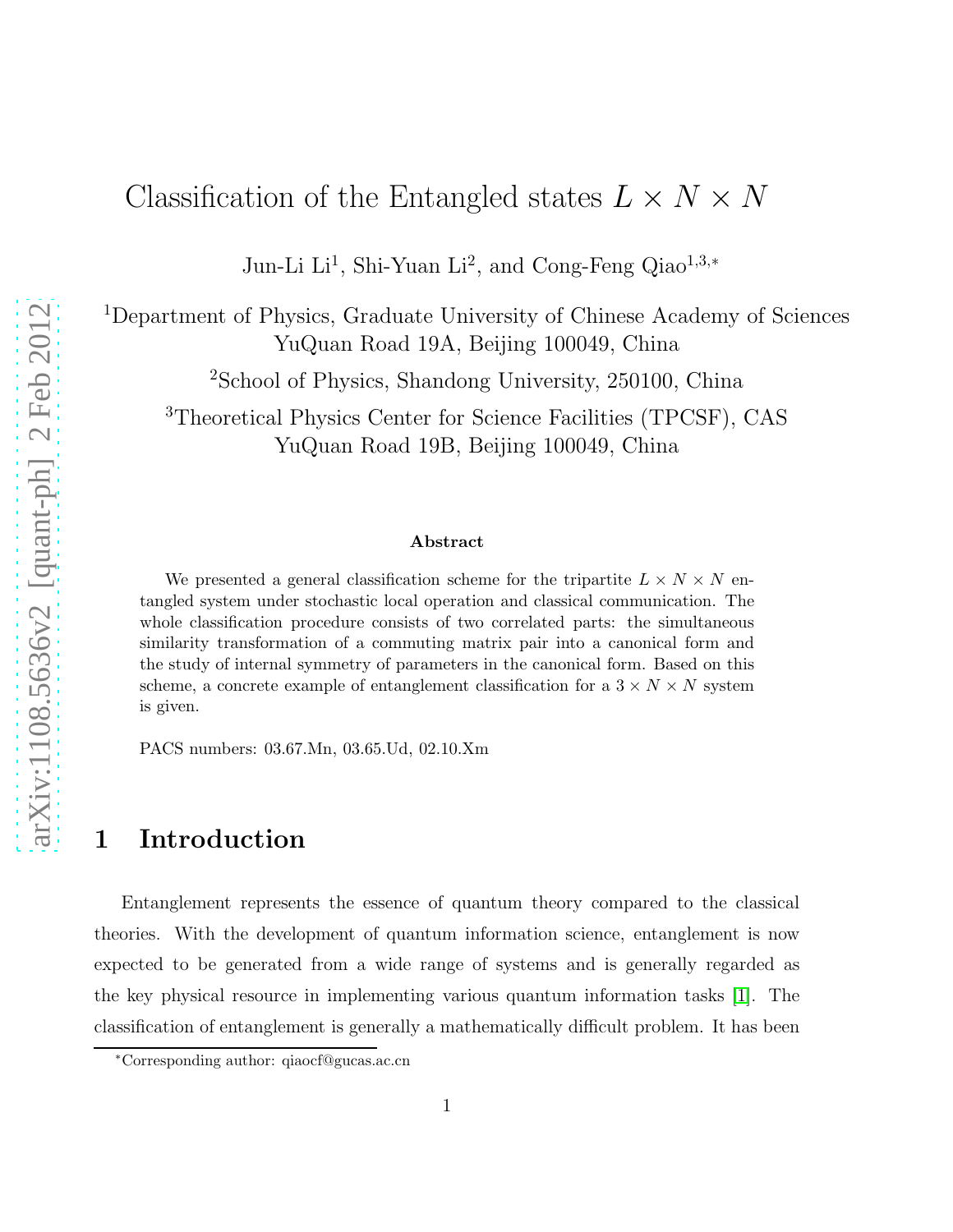pointed out that only in a kind of tripartite system, which has a qubit as one of the subsystems  $(2 \times M \times N)$ , one may find finite number of entanglement classes [\[2\]](#page-20-1). The complete entanglement classification of a  $2 \times M \times N$  pure system under stochastic local operation and classical communication (SLOCC) has been done in Refs. [\[3,](#page-20-2) [4\]](#page-20-3), where canonical forms are constructed via Jordan decomposition of the matrices. There the eigenvalues of the Jordan forms serve as the continuous parameters in the entanglement classes [\[3\]](#page-20-2). Despite the great progress made in  $2 \times M \times N$  systems, in many classification schemes the classification of  $3 \times N \times N$  turns out to be a "wild" problem [\[5\]](#page-20-4). Attempts toward the classification of a multipartite system in literature mainly concentrate on its tensor ranks or local ranks of the tensor form of the quantum state, and there is still no systematic method for constructing the canonical form of  $L \times N \times N$  under SLOCC in literature to our knowledge. Recently, a method featured by the decomposition of the entanglement classification under local unitary transformations into different parts has been proposed [\[6\]](#page-20-5). In this work, by decomposing entanglement classification into two complementary ingredients, we propose an entanglement classification scheme for a tripartite  $L \times N \times N$  system under SLOCC.

The structure of the paper is as follows. In Sec. 2, by representing the  $L \times N \times N$ quantum state in the form of a three-way tensor, its entanglement classification under SLOCC is transformed into two correlated problems: the simultaneous similarity transformation of a commutating matrix pair into a canonical form and the representation of the symmetry of parameters in the canonical form. In Sec. 3, a concrete example of entanglement classification for a  $3 \times N \times N$  system is given in which the explicit form of the symmetry property of the state is shown. A brief summary and concluding remarks are given in Sec. 4.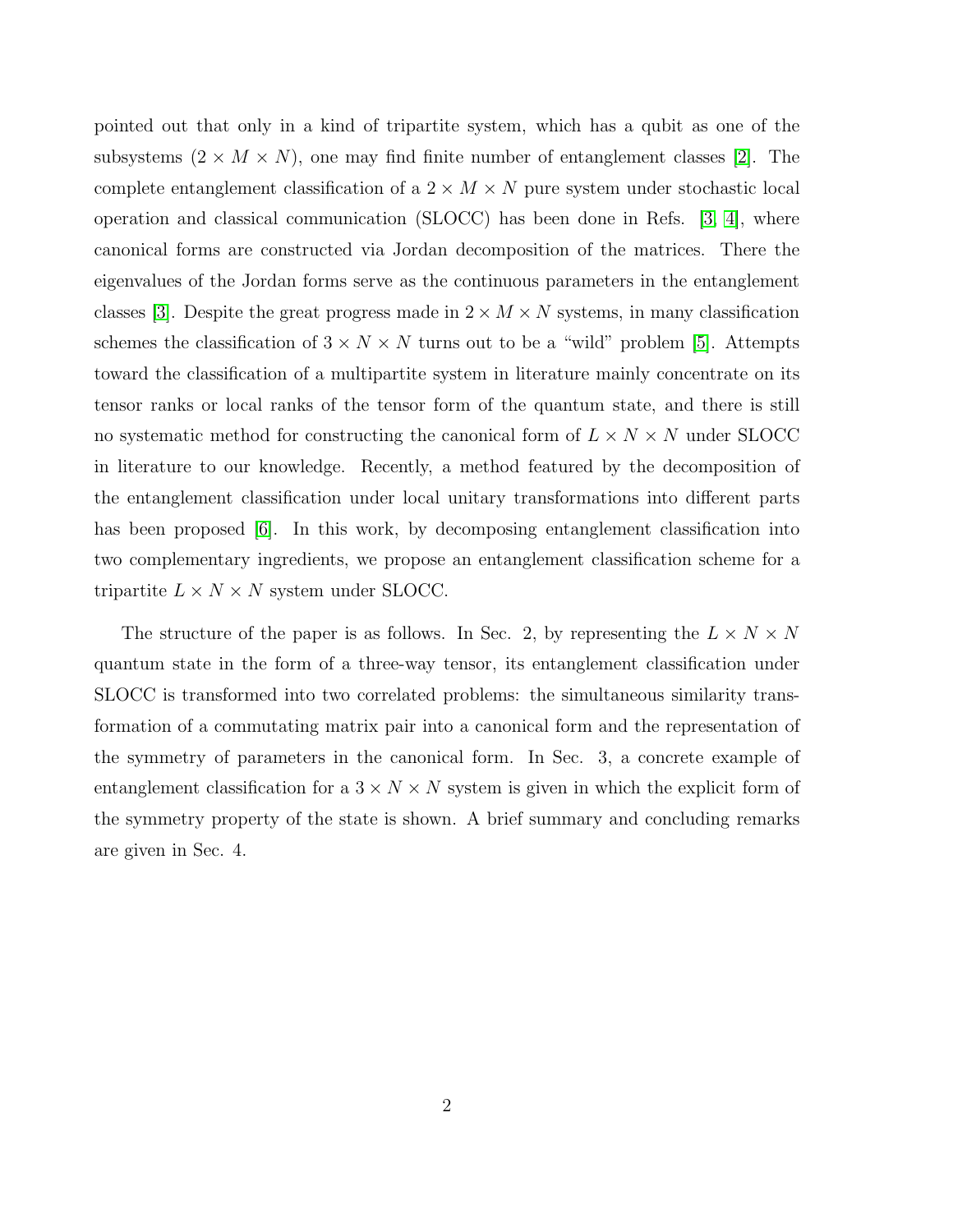## 2 The classification scheme

Considering a general tripartite pure quantum state with dimensions  $L \times N \times N$ , the wave function can be written as

$$
\psi = \sum_{i,j,k=1}^{L,N,N} \gamma_{ijk} |i\rangle |j\rangle |k\rangle , \qquad (1)
$$

where  $|i\rangle, |j\rangle, |k\rangle$  are bases of the three parts respectively. The complex coefficients  $\gamma_{ijk}$ can be treated as a three-order tensor which then turns into the form of a tuple of L complex  $N \times N$  matrices, i.e.,

<span id="page-2-0"></span>
$$
\psi = (\Gamma_1, \Gamma_2, \cdots, \Gamma_l) \tag{2}
$$

where  $\Gamma_i, i \in \{1, 2, \dots, L\}$  are  $N \times N$  complex matrices and have  $[\gamma_i]_{jk}$  as their elements. A state  $\psi' = (\Gamma'_1, \Gamma'_2)$  $'_{2},\cdots,\Gamma'_{l}$  $L'$ ) is said to be SLOCC equivalent [\[2\]](#page-20-1) to  $\psi$  in the case of

<span id="page-2-1"></span>
$$
\sum_{j=1}^{L} T_{ij} P \Gamma_j Q = \Gamma'_i , \ i = \{1, 2, \cdots, L\} .
$$
 (3)

Here, T (where its elements are  $T_{ij}$ ) is an  $L \times L$  invertible matrix, i.e., invertible local operator (ILO) acting on the first partite, and P and Q are  $N \times N$  ILOs acting on the second and third partite, respectively.

For a tuple of matrices  $(\Gamma_1, \Gamma_2, \cdots, \Gamma_L)$ , there always exists a tuple of numbers  $(t_1, t_2, \cdots, t_L)$  $t_i \in \mathbb{C}$ , such that the linear combination of  $\Gamma_i$ s,

$$
\Gamma = \sum_{j=1}^{L} t_j \Gamma_j \tag{4}
$$

gives the maximum rank, the  $r(\Gamma)$ . (We denote the rank of a matrix as  $r(\cdot)$  hereafter.) For every quantum state in the form of  $Eq.(2)$  $Eq.(2)$ , we can always transform them into the form where the  $\Gamma_1$  has the maximum rank by performing the transformation T, of which the first row is chosen to be the tuple of  $(t_1, t_2, \dots, t_L)$ , i.e.,  $T_{1j} = t_j$ . Therefore, in the following we can then restrict our discussion of the quantum state classification to that of the tuple  $(\Gamma_1, \Gamma_2, \cdots, \Gamma_L)$ , where  $\Gamma_1$  has possessed the maximum rank.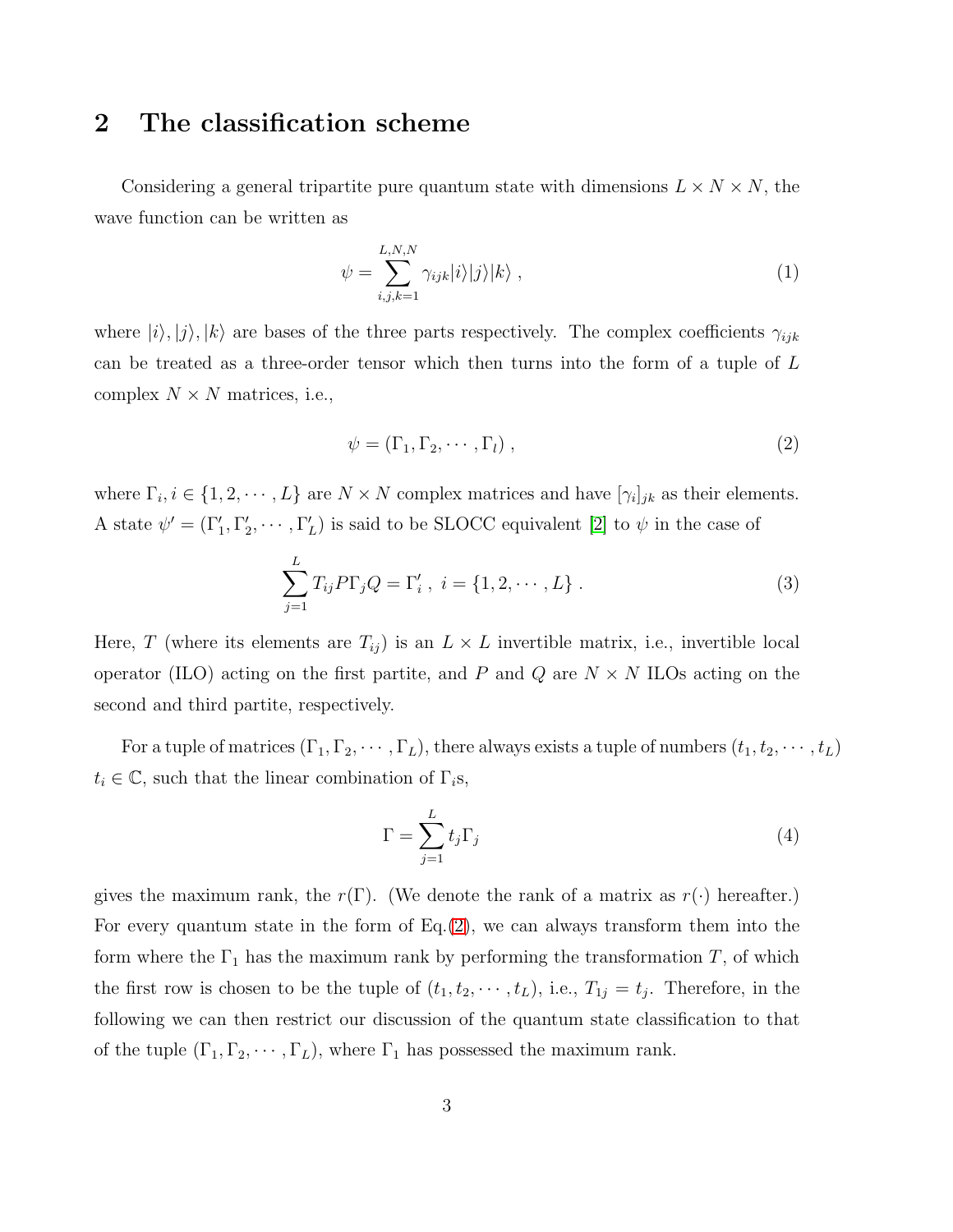The strategy we adopt in the entanglement classification in this work is quite transparent, which can be roughly outlined as the manipulation of three commutative ILOs T, P, Q in different order and combination. We first transform the quantum state in a tuple of matrices according to specific rank property for each matrix by a subset of ILO T, then obtain a canonical form by using ILOs  $P$ ,  $Q$ , and finally achieve the entanglement classification by reconsidering the rest a subset of ILO T as a degeneracy condition between the canonical forms. Following, we explain in detail the classification procedures, in which two situations of matrix  $\Gamma_1$  with full and nonfull ranks are discussed separately.

### <span id="page-3-3"></span>2.1 The case of  $\Gamma_1$  with full rank

In this case, obviously every quantum state in form [\(2\)](#page-2-0) can be transformed into the following form by ILOs  $P, Q$  defined in Eq.[\(3\)](#page-2-1)

$$
\psi = (E, \Gamma_2, \cdots, \Gamma_L), \qquad (5)
$$

where  $E$  is a unit matrix. Then a subsequent ILO transformation

$$
T = \begin{pmatrix} 1 & 0 & \cdots & 0 \\ -t_{21} & 1 & \cdots & 0 \\ \vdots & \vdots & \ddots & \vdots \\ -t_{L1} & 0 & \cdots & 1 \end{pmatrix}, \qquad (6)
$$

where  $t_{i1}$  is one of the eigenvalues of  $\Gamma_i$ , can always be applied to  $\psi$  and makes  $r(\Gamma_i) < N$ after the transformation. By definition, two such quantum states  $\psi, \psi'$  are equivalent under the transformations of ILOs  $P$ ,  $Q$  if and only if

<span id="page-3-0"></span>
$$
(PEQ, P\Gamma_2Q, \cdots, P\Gamma_LQ) = (E, \Gamma'_2, \cdots, \Gamma'_L), \qquad (7)
$$

which tells  $Q = P^{-1}$ . Equation [\(7\)](#page-3-0) now turns into a simultaneous similarity relation of matrices  $(\Gamma_2, \cdots, \Gamma_L),$ 

<span id="page-3-1"></span>
$$
(PEP^{-1}, P\Gamma_2 P^{-1}, \cdots, P\Gamma_L P^{-1}) = (E, \Gamma'_2, \cdots, \Gamma'_L).
$$
 (8)

According to [\[7,](#page-20-6) [8\]](#page-20-7), all these kinds of problems can be transformed into the simultaneous similarity of a pair of commuting matrices, i.e., Eq.[\(8\)](#page-3-1) is equivalent to

<span id="page-3-2"></span>
$$
(E, PA2P-1, PA3P-1) = (E, A'2, A'3),
$$
\n(9)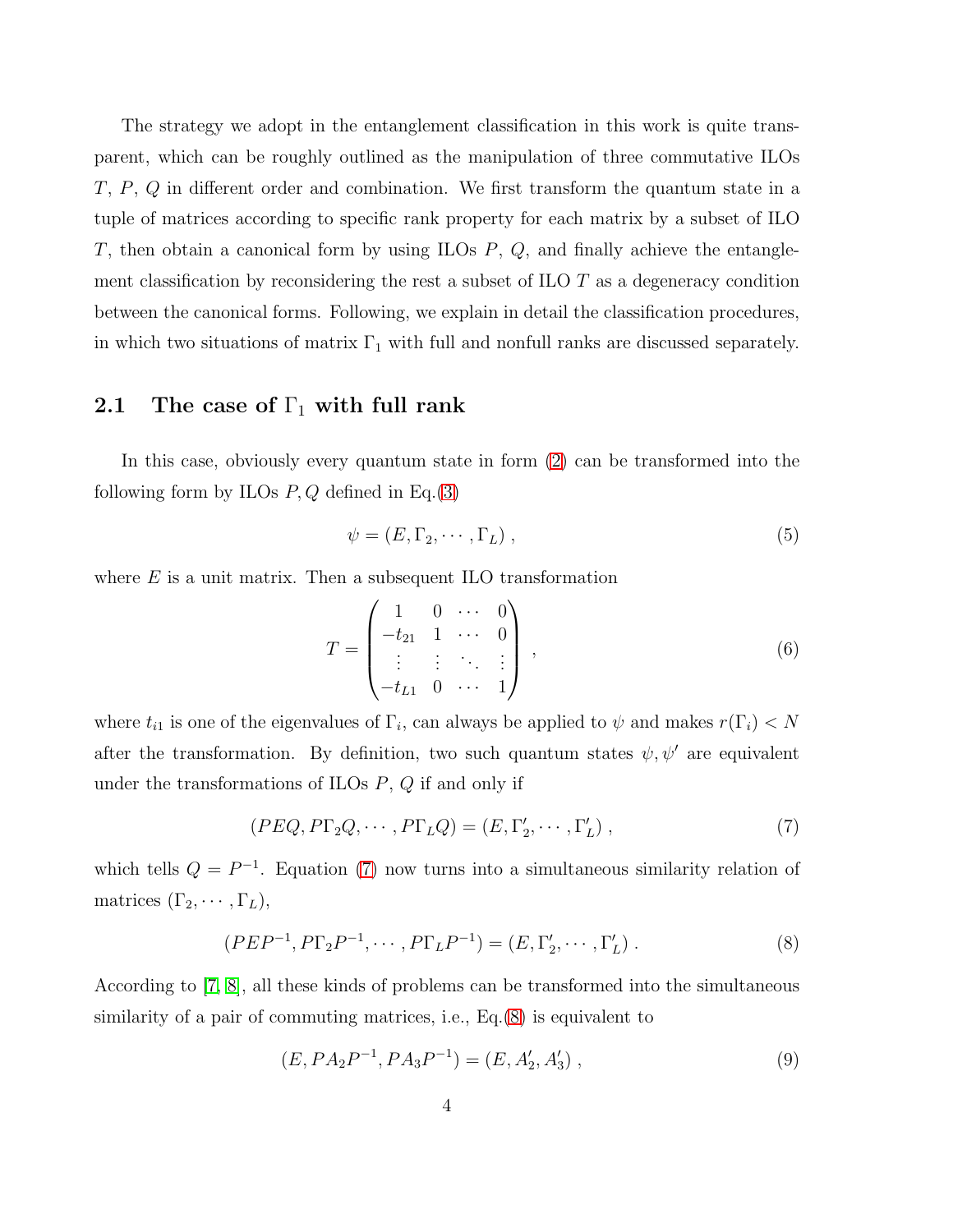where  $A_{2,3}$  are composed by  $\Gamma_i$ , and  $[A_2, A_3] = 0$ . This makes the entanglement classification of a  $3 \times N \times N$  system of great importance. The canonical form of Eq.[\(9\)](#page-3-2) under the similarity transformation can be written as  $\{E, J, A\}$ , where J is the Jordan form of  $A_2$ , A is the canonical form of  $A_3$ , and  $[A, J] = 0$ . J can be represented as  $J = \bigoplus J_{n_i}(\lambda_i)$ , where  $J_{n_i}(\lambda_i)$  are  $n_i \times n_i$  matrices which take the following form:

$$
\begin{pmatrix}\n\lambda_i & 1 & 0 & \cdots & 0 \\
0 & \lambda_i & 1 & \cdots & 0 \\
0 & 0 & \lambda_i & \cdots & 0 \\
\vdots & \vdots & \vdots & \ddots & 1 \\
0 & 0 & 0 & \cdots & \lambda_i\n\end{pmatrix} .
$$
\n(10)

Due to  $[A, J] = 0$ , the matrix A generally has the form of  $A = \bigoplus A_i$  accordingly, where  $A_i$  is a  $n_i \times n_i$  triangular Toeplitz matrix (see Appendix [A\)](#page-19-0):

<span id="page-4-1"></span>
$$
A_{i} = \begin{pmatrix} a_{i0} & a_{i1} & a_{i2} & a_{i3} & \cdots & a_{in_{i}-1} \\ 0 & a_{i0} & a_{i1} & a_{i2} & \cdots & a_{in_{i}-2} \\ 0 & 0 & a_{i0} & a_{i1} & \cdots & a_{in_{i}-3} \\ 0 & 0 & 0 & a_{i0} & \cdots & a_{in_{i}-4} \\ \vdots & \vdots & \vdots & \ddots & \vdots \\ 0 & 0 & 0 & 0 & \cdots & a_{i0} \end{pmatrix} .
$$
 (11)

Since the Jordan block can be defined as a polynomial function of  $J_{n_i}(0)$ ,

<span id="page-4-0"></span>
$$
J_{n_i}(\lambda_i) = \lambda_i + J_{n_i}(0) , \qquad (12)
$$

the matrix  $A_i$  can also be similarly defined as

$$
A_i = \sum_{n=0}^{n_i - 1} a_{in} J_{n_i}^n(0) \tag{13}
$$

By defining  $f_{[A_i]}(x) = \sum_{n=0}^{n_i-1} a_{in} x^n$ , we have  $A_i = f_{[A_i]}(J_{n_i}(0))$ .

However, there still exist other transformation Ts that can relate  $\psi = (E, \Gamma_2, \cdots, \Gamma_L)$ to another quantum state  $\psi' = (E, \Gamma'_2)$  $'_{2},\cdots,\Gamma'_{j}$  $L$ ). The effect of the transformation T is introducing a degeneracy on the canonical form of  $(E, J, A)$ . That is, the states  $(E, J, A)$ and  $(E, J', A')$  with parametric difference may belong to the same entanglement class. Define a set  $\vec{\mathbf{a}} = {\lambda_i, a_{in}} \ge n \le n_i - 1$ , which contains all the parameters in  $(E, J, A)$ .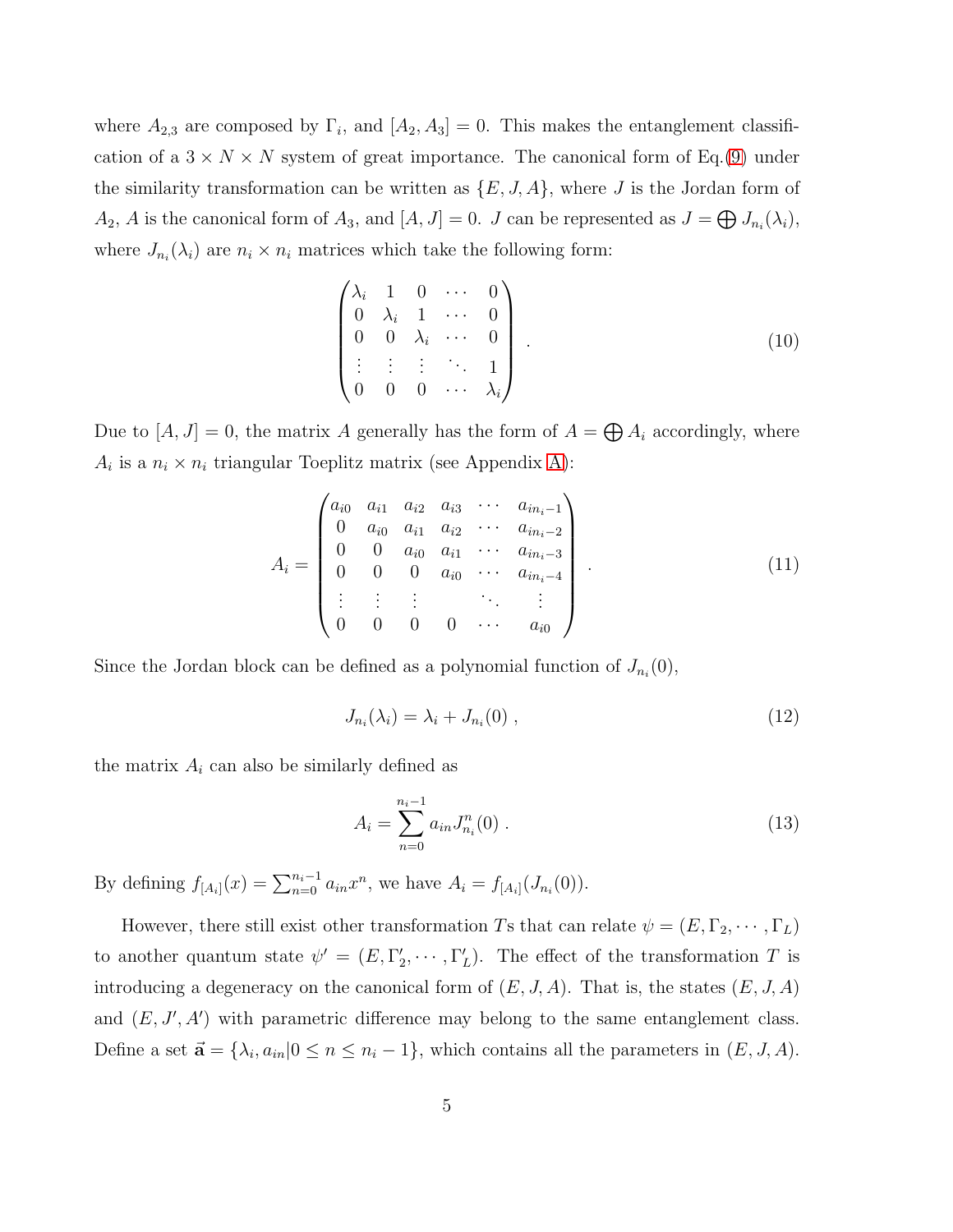The degeneracy can then be expressed as a symmetry transformation  $P$  on the parameters of the canonical form, i.e.,

$$
\vec{\mathbf{a}}' = \mathcal{P}\,\vec{\mathbf{a}}\,. \tag{14}
$$

Thus, the canonical form is of the entanglement classification of the quantum state up to the symmetry P.

### 2.2 The case of  $\Gamma_1$  with non-full rank

In this case, all of the quantum states can be transformed into the following form by ILOs  $P, Q$ 

$$
\psi = (\Lambda, \Gamma_2, \cdots, \Gamma_L). \tag{15}
$$

Here,  $\Lambda$  has the following form:

$$
\Lambda = \begin{pmatrix} E_{(N-i)\times(N-i)} & \mathbf{0} \\ \mathbf{0} & \mathbf{0}_{i\times i} \end{pmatrix} = \begin{pmatrix} 1 & \cdots & 0 & 0 & \cdots & 0 \\ \vdots & \ddots & \vdots & \vdots & \ddots & \vdots \\ 0 & \cdots & 1 & 0 & \cdots & 0 \\ \hline 0 & \cdots & 0 & 0 & \cdots & 0 \\ \vdots & \ddots & \vdots & \vdots & \ddots & \vdots \\ 0 & \cdots & 0 & 0 & \cdots & 0 \end{pmatrix}
$$
(16)

with  $i>0$  .

Then we apply another type of ILOs,  $P_{\Lambda}$ ,  $Q_{\Lambda}$ , such that they keep  $\Lambda$  invariant and transform all the  $\Gamma_j$ ,  $j \in \{2, \dots, L\}$  to a form of direct sum of two matrices. The philosophy here is the same as that of the less than full rank case in [\[3\]](#page-20-2), that is,

<span id="page-5-0"></span>
$$
\Gamma_j = \begin{pmatrix}\n\gamma_{j11} & \cdots & \gamma_{j1n} & 0 & \cdots & 0 \\
\vdots & \ddots & \vdots & \vdots & \ddots & \vdots \\
\gamma_{jn1} & \cdots & \gamma_{jnn} & 0 & \cdots & 0 \\
0 & \cdots & 0 & \beta_{j11} & \cdots & \beta_{j1m} \\
\vdots & \ddots & \vdots & \vdots & \ddots & \vdots \\
0 & \cdots & 0 & \beta_{jm1} & \cdots & \beta_{jmm}\n\end{pmatrix} .
$$
\n(17)

Here,  $N = n + m$ , and the matrices  $\beta_j$  cannot be simultaneously 0 for j and cannot be further decomposed into the direct sum of submatrices via  $P_{\Lambda}$ ,  $Q_{\Lambda}$ . From this and from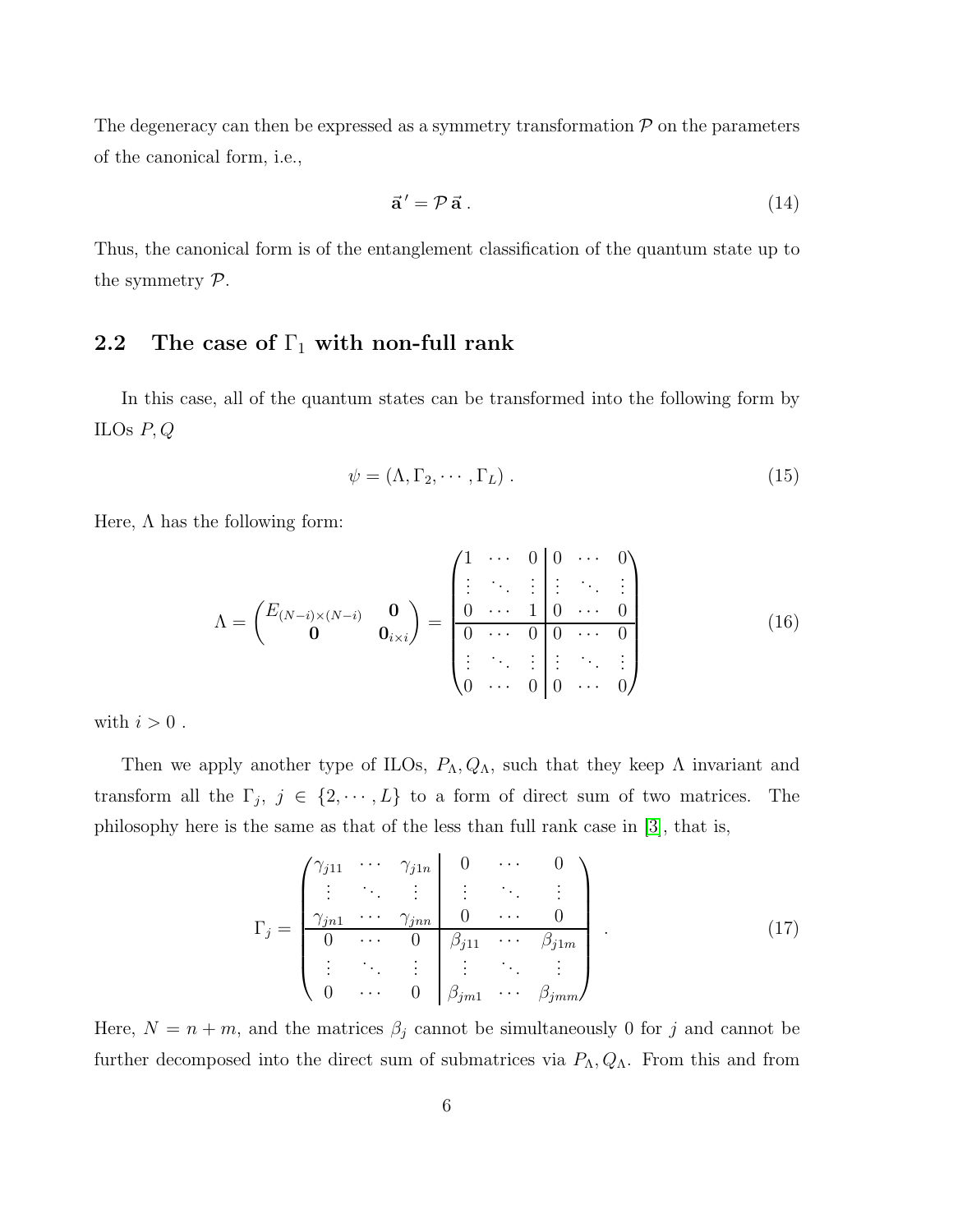the condition that the first matrix  $\Lambda$  has the maximum rank in comparison to  $\Gamma_j$ , we can also deduce  $m > i$ . With the partition [\(17\)](#page-5-0),  $\Lambda$  can be partitioned accordingly as

<span id="page-6-0"></span>
$$
\Lambda = \begin{pmatrix} E_{n \times n} & 0 \\ 0 & \Lambda'_{m \times m} \end{pmatrix} = \begin{pmatrix} 1 & \cdots & 0 & 0 & \cdots & 0 \\ \vdots & \ddots & \vdots & \vdots & \ddots & \vdots \\ 0 & \cdots & 1 & 0 & \cdots & 0 \\ \hline 0 & \cdots & 0 & 1 & \cdots & 0 \\ \vdots & \ddots & \vdots & \vdots & \ddots & \vdots \\ 0 & \cdots & 0 & 0 & \cdots & 0 \end{pmatrix},
$$
(18)

where

$$
\Lambda' = \begin{pmatrix} E_{(m-i)\times(m-i)} & \mathbf{0} \\ \mathbf{0} & \mathbf{0}_{i\times i} \end{pmatrix} . \tag{19}
$$

Now from the direct sum forms of Eqs.[\(17,](#page-5-0) [18\)](#page-6-0), the task of classification under  $P_{\Lambda}$ ,  $Q_{\Lambda}$ can be divided into two problems: the simultaneous similarity transformation of matrices  $\gamma_j$  and the construction of matrices  $\beta_j$  in canonical form. The first one can be solved with the help of results in Sec. [2.1.](#page-3-3) For the second problem the necessary and sufficient condition for the canonical form of  $\beta_j$  goes as follows:

$$
r_{\max}(\Lambda' + \sum_{j=2}^{L} \alpha_j \beta_j) = m - i, \ \alpha_j \in \mathbb{C} \ . \tag{20}
$$

Similar to the full rank situation, the transformation  $T$  here will also induce a symmetry  $P$  to the canonical form, which can be schematically expressed as

$$
\vec{\mathbf{b}}' = \mathcal{P} \ \vec{\mathbf{b}} \ , \tag{21}
$$

where  $\vec{\mathbf{b}} = (\lambda_i, a_{in}, \beta_{jkl}).$ 

In all one can conclude that for each matrix triple  $(E, J, A)$ , the following theorem holds:

**Theorem 2.1** The classification of  $L \times N \times N$  can be represented in a triple-matrix form  $(E, J, A)$  up to a parametric symmetry  $\mathcal{P}.$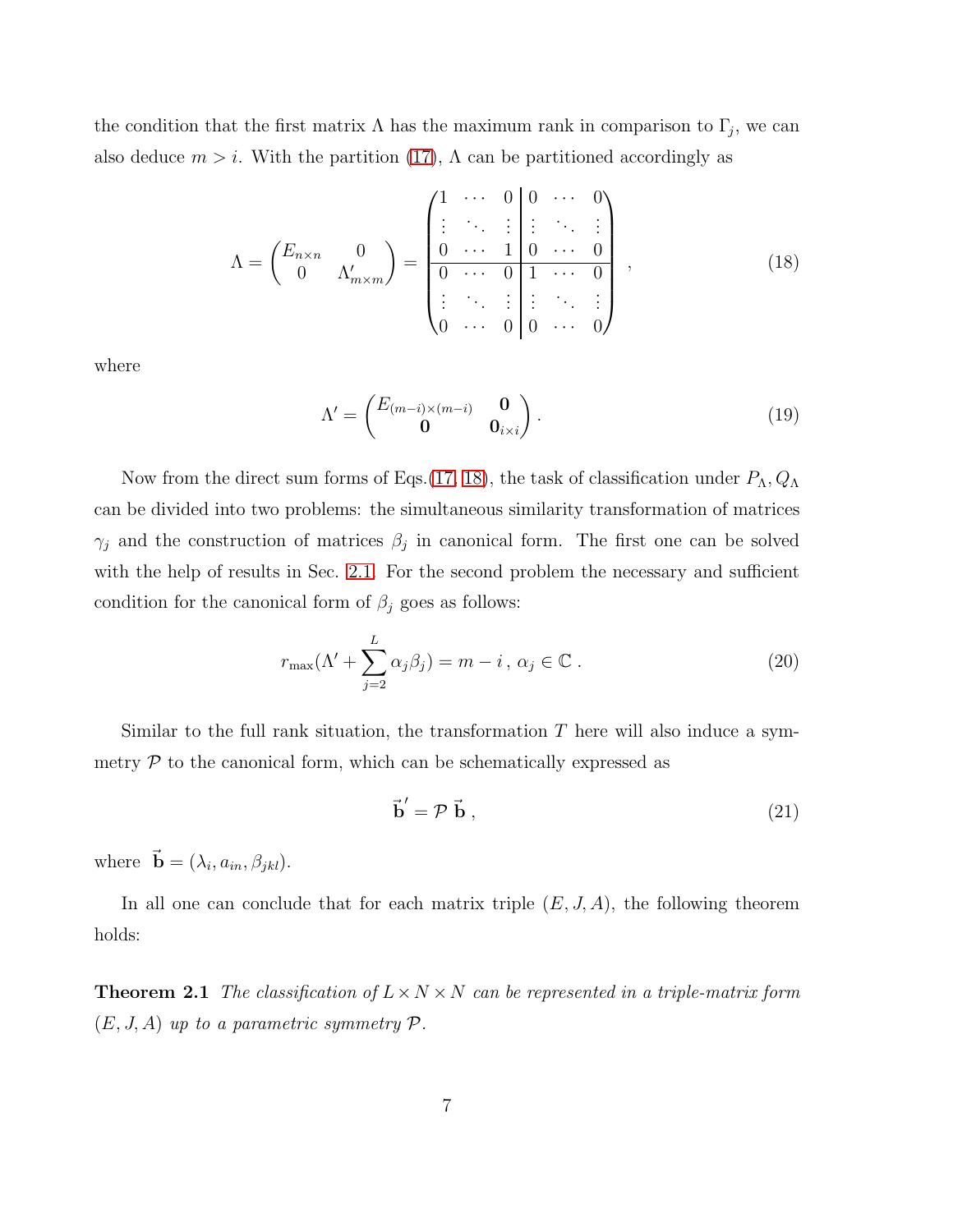Now we note that the entanglement classification of quantum state  $L \times N \times N$  under SLOCC can be decomposed into two problems: the simultaneous similarity transformation of a commutating matrix pair and the symmetry analysis of the corresponding canonical form. Therefore the difficulty in entanglement classification then turns to that in the symmetry property study, which requires further analysis for different entanglement structures. Analysis of the symmetry properties represents the essence of the entanglement class in our classification scheme. In the following we show the explicit form of symmetry in the classification of the  $3 \times N \times N$  quantum system, from which the symmetry nature of state  $L \times N \times N$  can be figured out.

### <span id="page-7-0"></span>3 Entanglement classification of  $3 \times N \times N$  system

In this section we give an explicit example of a  $3 \times N \times N$  system:  $\psi = (A_1, A_2, A_3)$ , where  $r(A_1) = N$  (full-rank case), and when transformed into  $(E, A'_2, A'_3)$  via  $P, Q$  it has  $[A'_2, A'_3] = 0$ . From the discussion in Sec. 2 it is clear that the canonical form of this state is  $(E, J, A)$ , where J is the Jordan form of  $A'_2$  and  $[J, A] = 0$ . We can always achieve  $r(E) > r(J) > r(A)$  by applying a certain transformation T. In order to realize the unique entanglement classification, we need to find out the specific form of symmetry  $\mathcal{P}$ .

An invertible matrix T can be decomposed as  $T = \mathbb{P}LDU$ , where L (U) is the lower (upper) triangular with all diagonal entries equal to  $1, D$  is a nonsingular diagonal matrix, and  $\mathbb P$  is a permutation matrix [\[9\]](#page-20-8). Among these four matrices  $\mathbb P, L, D, U: (1) \mathbb P$  and L are now contradicting with  $r(E) > r(J) > r(A)$  in most cases, except for very limited (less than the number of distinct values of  $\lambda_i$ ) and isolated values which can be treated individually; and (2) D corresponds to a trivial rescale of the whole matrix which can be treated by the renormalization of quantum state. Now the remaining effective T transformation is

<span id="page-7-1"></span>
$$
U = \begin{pmatrix} 1 & z_1 & z_2 \\ 0 & 1 & z_3 \\ 0 & 0 & 1 \end{pmatrix} = \begin{pmatrix} 1 & z_1 & 0 \\ 0 & 1 & 0 \\ 0 & 0 & 1 \end{pmatrix} \begin{pmatrix} 1 & 0 & z_2 \\ 0 & 1 & 0 \\ 0 & 0 & 1 \end{pmatrix} \begin{pmatrix} 1 & 0 & 0 \\ 0 & 1 & z_3 \\ 0 & 0 & 1 \end{pmatrix} . \tag{22}
$$

The admissible T matrix which can be applied on the canonical form  $(E, J, A)$  is now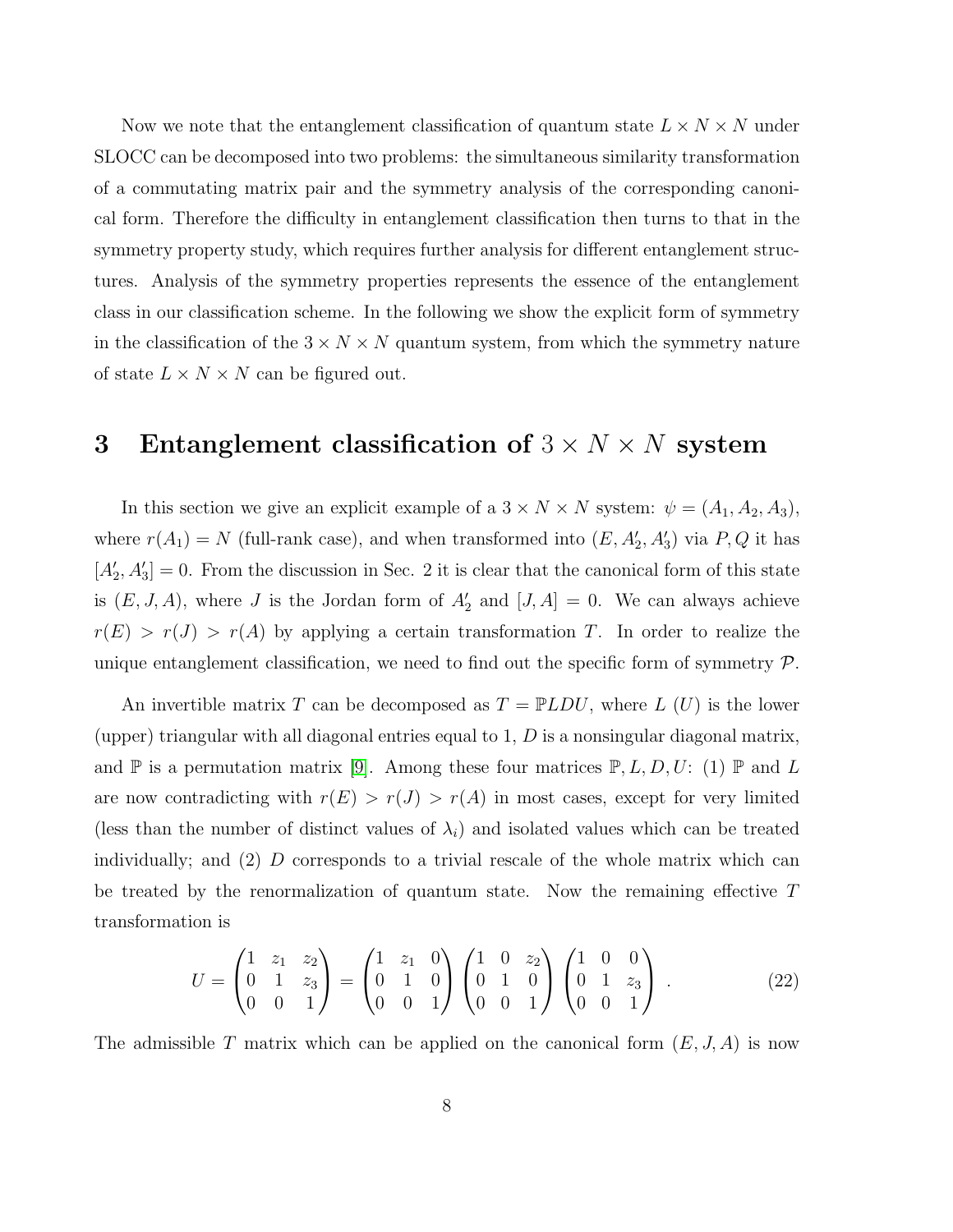decomposed into a sequence of three operations, like

<span id="page-8-0"></span>
$$
\begin{pmatrix} E \\ J \\ A \end{pmatrix} \xrightarrow{T_{[EJ]}} \begin{pmatrix} E+z_1J \\ J \\ A \end{pmatrix}, \begin{pmatrix} E \\ J \\ A \end{pmatrix} \xrightarrow{T_{[EA]}} \begin{pmatrix} E+z_2A \\ J \\ A \end{pmatrix}, \begin{pmatrix} E \\ J \\ A \end{pmatrix} \xrightarrow{T_{[JA]}} \begin{pmatrix} E \\ J+z_3A \\ A \end{pmatrix}, \quad (23)
$$

where  $T^{(z)}_{[XY]}$  $\chi^{(z)}_{[XY]}$  is an elementary operation that multiplies Y with z and adds it to the X column. Because all the  $E$ ,  $J$ ,  $A$  are direct sums of block-diagonalized submatrices and have the same partitions, we can therefore treat Eq.[\(23\)](#page-8-0) with their diagonalized blocks.

#### <span id="page-8-3"></span>3.1 The first superposition  $T^{(z_1)}_{E,D}$ [EJ]

After the transformation  $T_{[E,I]}^{(z_1)}$  $E^{(21)}_{[EJ]}$ , the initial canonical form turns to

$$
\begin{pmatrix} E + z_1 J \\ J \\ A \end{pmatrix} , \tag{24}
$$

which is no longer a canonical form. To obtain the canonical form corresponding to it, operators  $P$  and  $Q$  should satisfy

$$
P(E + z_1 J_{n_i}(\lambda_i))Q = E , \qquad (25)
$$

for each block. This equation can be reexpressed as

<span id="page-8-1"></span>
$$
Pg_{[EJ]}^{(z_1)}(J_{n_i}(0))Q = E , \qquad (26)
$$

where  $g_{[EJ]}^{(z_1)}(x) = 1 + z_1 \lambda_i + z_1 x$ . The reciprocal of polynomial function  $g_{[EJ]}^{(z_1)}(x)$  can be readily obtained, that is (note  $J_{n_i}^n(0) = 0$  if  $n \geq n_i$ ),

$$
\zeta_{[EJ]}^{(z_1)}(J_{n_i}(0)) = \left[g_{[EJ]}^{(z_1)}(J_{n_i}(0))\right]^{-1} = \frac{1}{1+z_1\lambda_i} \sum_{n=0}^{n_i} \left(\frac{-z_1}{1+z_1\lambda_i}\right)^n J_{n_i}^n(0) \ . \tag{27}
$$

Since Eq.[\(26\)](#page-8-1) leads to  $P = Q^{-1} \cdot \zeta_{[EJ]}^{(z_1)}(J_{n_i}(0))$ , we can further get

<span id="page-8-2"></span>
$$
P J_{n_i}(\lambda_i) Q = Q^{-1} \cdot \zeta_{[EJ]}^{(z_1)}(J_{n_i}(0)) \cdot J_{n_i}(\lambda_i) \cdot Q
$$
  
\n
$$
= Q^{-1} \cdot \left[ \frac{\lambda_i}{1 + z_1 \lambda_i} + \sum_{n=1}^{n_i} \frac{1}{(1 + z_1 \lambda_i)^2} \left( \frac{-z_1}{1 + z_1 \lambda_i} \right)^{n-1} J_{n_i}^n(0) \right] \cdot Q
$$
  
\n
$$
= Q^{-1} \cdot f_{[(EJ)J]}^{(z_1)}(J_{n_i}(0)) \cdot Q .
$$
\n(28)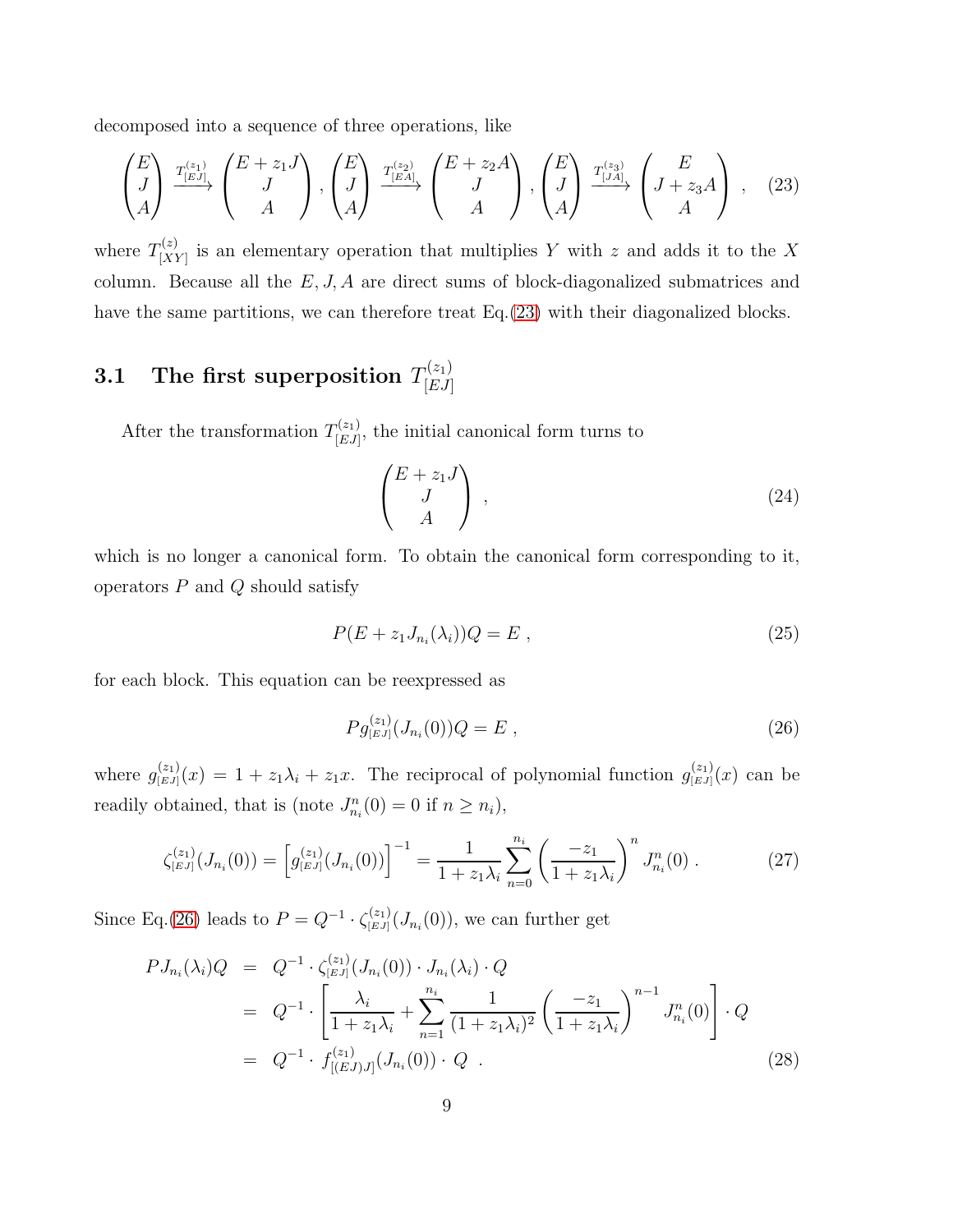Here  $f^{(z_1)}_{\mathfrak{l}(E,j)}$  $\zeta^{(z_1)}_{[(EJ)J]}(J_{n_i}(0))$  is defined to be  $\zeta^{(z_1)}_{[EJ]}(J_{n_i}(0)) \cdot J_{n_i}(\lambda_i)$ , which represents the influence of the superposition of E and  $z_1J$  on J after the operation P, Q. Similarly, we can obtain this operation influence on  $A_i$ , i.e.,

$$
PA_iQ = P \cdot f_{[A_i]}(J_{n_i}(0)) \cdot Q
$$
  
\n
$$
= Q^{-1} \cdot \zeta_{[EJ]}^{(z_1)}(J_{n_i}(0)) \cdot f_{[A_i]}(J_{n_i}(0)) \cdot Q
$$
  
\n
$$
= Q^{-1} \cdot \left[ \sum_{n=0}^{n_i} \frac{1}{1 + z_1 \lambda_i} \sum_{m=0}^n \left( \frac{-z_1}{1 + z_1 \lambda_i} \right)^m a_{in-m} J_{n_i}^n(0) \right] \cdot Q
$$
  
\n
$$
= Q^{-1} \cdot f_{[(EJ)A]}^{(z_1)}(J_{n_i}(0)) \cdot Q .
$$
\n(29)

In order to see what the canonical form becomes now, we perform a similarity transformation  $S$  on the second matrix, Eq.[\(28\)](#page-8-2), and transform it to the Jordan form

<span id="page-9-0"></span>
$$
S^{-1}Q^{-1} \cdot f_{[(EJ)J]}^{(z_1)}(J_{n_i}(0)) \cdot QS = J_{n_i}\left(\frac{\lambda_i}{1+z_1\lambda_i}\right) \,,\tag{30}
$$

which can be verified with the help of [\(28\)](#page-8-2). From [\(30\)](#page-9-0) we then have

$$
S^{-1}Q^{-1} \cdot J_{n_i}(0) \cdot QS = f_{[(EJ)J]}^{(z_1)-1} \left[ J_{n_i} \left( \frac{\lambda_i}{1+z_1 \lambda_i} \right) \right] . \tag{31}
$$

Here  $f_{[(E,I),I]}^{(z_1)-1}$  $f^{(z_1)-1}_{[(EJ)J]}$  is the inverse function of  $f^{(z_1)}_{[(EJ)J]}$  $\lim_{[(EJ)J]}$ . This similarity transformation will also make

$$
S^{-1}Q^{-1}f_{[(EJ)A]}^{(z_1)}(J_{n_i}(0))QS = f_{[(EJ)A]}^{(z_1)}(S^{-1}Q^{-1}J_{n_i}(0)QS)
$$
  
=  $f_{[(EJ)A]}^{(z_1)} \circ f_{[(EJ)J]}^{(z_1)-1} \circ J_{n_i}\left(\frac{\lambda_i}{1+z_1\lambda_i}\right)$ , (32)

where the Jordan canonical form is treated as a polynomial function [see Eq.[\(12\)](#page-4-0)] and  $f \circ g(x) \equiv f(g(x)).$ 

We note that when the T transformation of  $E + z_1J$  applies on

<span id="page-9-1"></span>
$$
(E, J_{n_i}(\lambda_i), A_i) \tag{33}
$$

where  $A_i = f_{[A_i]}(J_{n_i}(0))$ , it will make the canonical form transform into

<span id="page-9-2"></span>
$$
(E, J_{n_i}\left(\frac{\lambda_i}{1+z_1\lambda_i}\right), A'_i) , \qquad (34)
$$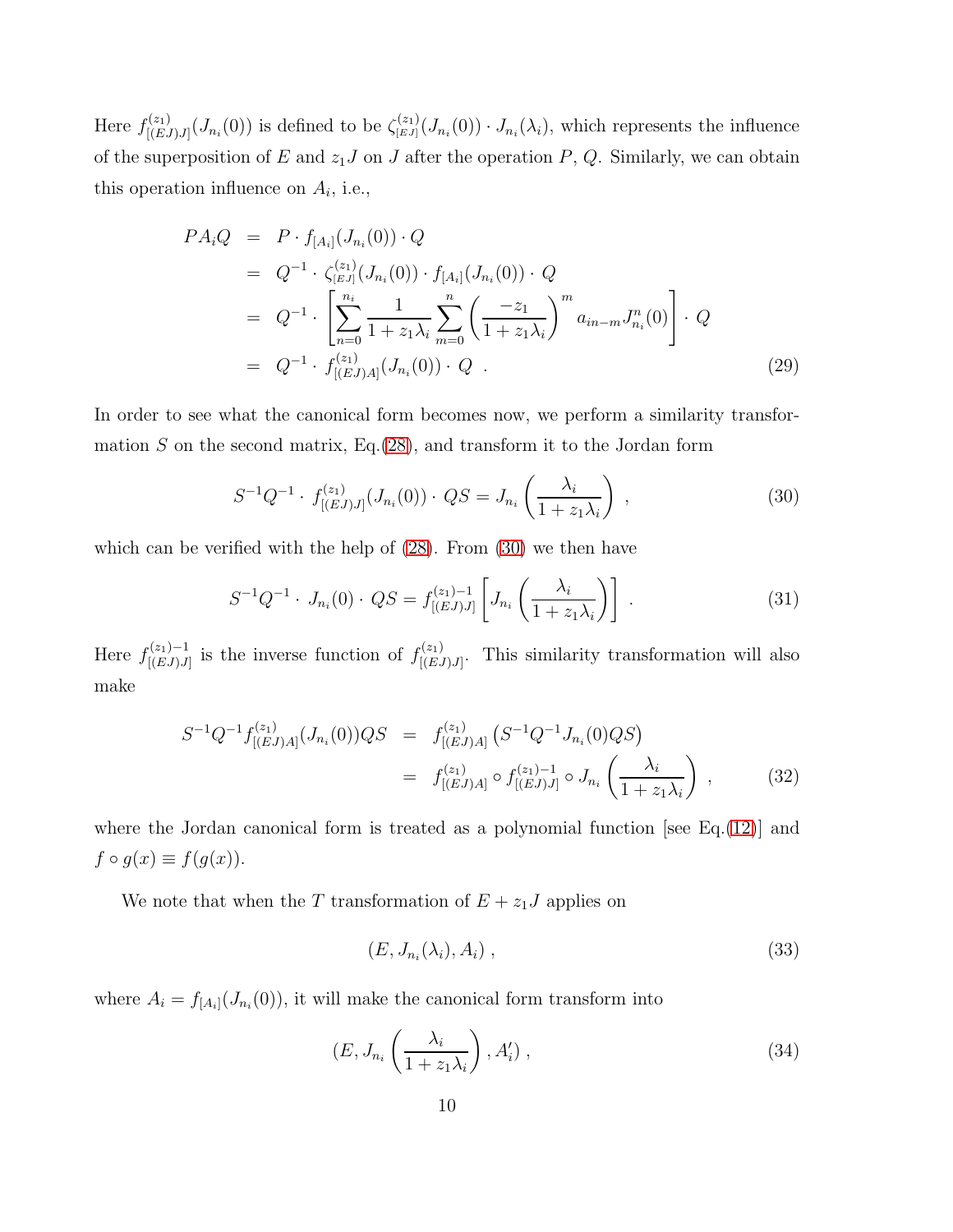where  $A'_i = f_{[(E_i)}^{(z_1)}$  $f^{(z_1)}_{[(EJ)A]}$  ○  $f^{(z_1)-1}_{[(EJ)J]}$  $\frac{1}{[(EJ)J]} \circ J_{n_i}$  $\left( \quad \right)$  $1 + z_1 \lambda_i$  $\setminus$ . Though [\(33\)](#page-9-1) and [\(34\)](#page-9-2) are similar in block partitions with different parameters, they are equivalent entanglement classes. That means the entanglement classes parameterized by  $\vec{\mathbf{a}} = (\lambda_i, a_{in})$  are not inequivalent with different parametric values, while parameters undergo a transformation  $\mathcal{P}_{z_1}$  characterized by  $z_1$ , i.e.,

<span id="page-10-0"></span>
$$
\begin{aligned}\n\lambda_i \\
a_{in}\n\end{aligned}\n\bigg\} \xrightarrow{\mathcal{P}_{z_1}} \n\begin{cases}\n\frac{\lambda_i}{1 + z_1 \lambda_i} \\
a'_{in}\n\end{cases},
$$
\n(35)

where  $a'_{in}$  is the entries of  $A'_{i}$  defined in Eq.[\(34\)](#page-9-2), or simply,

$$
\begin{pmatrix} E \\ J' \\ A' \end{pmatrix} = \mathcal{P}_{z_1} \begin{pmatrix} E \\ J \\ A \end{pmatrix} . \tag{36}
$$

#### <span id="page-10-1"></span>3.2 The second superposition  $T^{(z_2)}_{E A}$  $[EA]% \centering \subfloat[\centering]{{\includegraphics[scale=0.2]{img10.png} }}% \qquad \subfloat[\centering]{{\includegraphics[scale=0.2]{img11.png} }}% \caption{(Adaptive image) Set size produced in our classification example (panel left). } \label{fig:2}$

Similar to the above section, the transformation requirement

$$
P(E + z_2 A_i)Q = E \tag{37}
$$

leads to

$$
P \cdot g_{[E A]}^{(z_2)} [J_{n_i}(0)] \cdot Q = E , \qquad (38)
$$

where the polynomial  $g_{[EA]}^{(z_2)}(x) = \sum_{n=0} a_n x^n$ , with  $a_0 = 1 + z_2 a_{i0}$ ,  $a_j = z_2 a_{ij}$  when  $j > 0$ . Define  $\zeta_{[EA]}^{(z_2)}(J_{n_i}(0)) = [g_{[EA]}^{(z_2)}(J_{n_i}(0))]^{-1}$  such that  $P = Q^{-1} \cdot \zeta_{[EA]}^{(z_2)}(J_{n_i}(0))$ . What we need to know now are the values of  $P J_{n_i}(\lambda_i) Q$  and  $P A_i Q$ .

For  $P J_{n_i}(\lambda_i) Q$ , we have

$$
P J_{n_i}(\lambda_i) Q = Q^{-1} \cdot \zeta_{[EA]}^{(z_2)}(J_{n_i}(0)) \cdot J_{n_i}(\lambda_i) \cdot Q
$$
  
=  $Q^{-1} \cdot f_{[(EA)J]}^{(z_2)}(J_{n_i}(0)) \cdot Q$ . (39)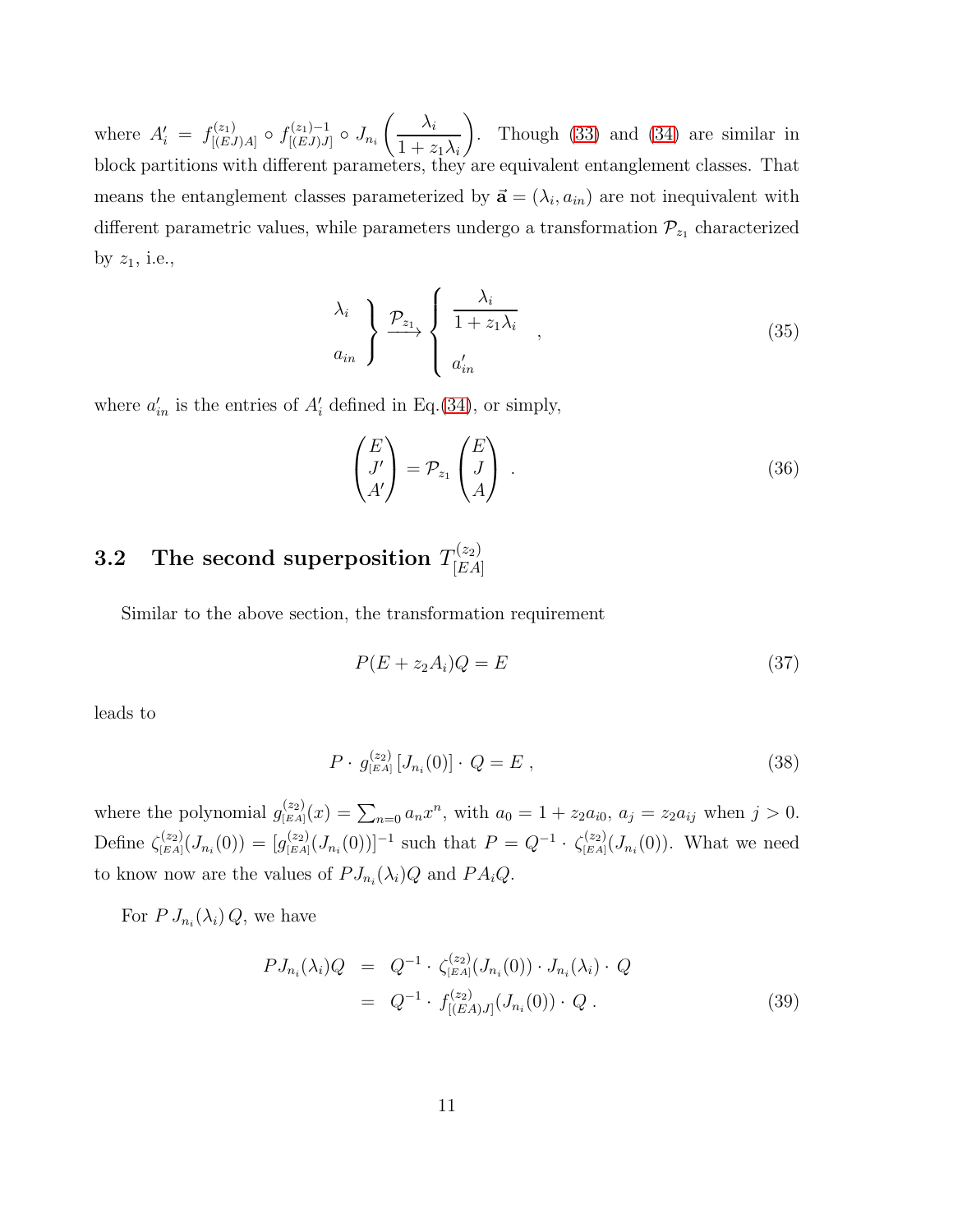Here  $f^{(z_2)}_{\text{IEA}}$  $\zeta_{[EAJ]}^{(z_2)}(J_{n_i}(0)) \equiv \zeta_{[EJ]}^{(z_2)}(J_{n_i}(0)) \cdot J_{n_i}(\lambda_i)$ . For  $PA_iQ$ , we have

$$
PA_iQ = P \cdot f_{[A_i]}(J_{n_i}(0)) \cdot Q
$$
  
=  $Q^{-1} \cdot \zeta_{[EA]}^{(z_2)}(J_{n_i}(0)) \cdot f_{[A_i]}(J_{n_i}(0)) \cdot Q$   
=  $Q^{-1} \cdot f_{[(EA)A]}^{(z_2)}(J_{n_i}(0)) \cdot Q$ . (40)

There always exists a similarity transformation such that

$$
S^{-1}Q^{-1}f_{[(EA)J]}^{(z_2)}(J_{n_i}(0))QS = J_{n_i}\left(\frac{\lambda_i}{1 + z_2 a_{i0}}\right)
$$
(41)

and hence

$$
S^{-1}Q^{-1}J_{n_i}(0)QS = f_{[(EA)J]}^{(z_2)-1} \left[ J_{n_i}\left(\frac{\lambda_i}{1+z_2 a_{i0}}\right) \right] . \tag{42}
$$

Then we have

$$
S^{-1}Q^{-1}f_{[(EA)A]}^{(z_2)}(J_{n_i}(0))QS
$$
  
=  $f_{[(EA)A]}^{(z_2)}(S^{-1}Q^{-1}J_{n_i}(0)QS)$   
=  $f_{[(EA)A]}^{(z_2)} \circ f_{[(EA)J]}^{(z_2)-1} \circ J_{n_i}\left(\frac{\lambda_i}{1+z_2a_{i0}}\right)$ . (43)

We note that when the T transformation of  $E + z_2 A_i$  applies on

$$
(E, J_{n_i}(\lambda_i), A_i) \t{,} \t(44)
$$

where  $A_i = f_{A_i}(J_{n_i}(0))$ , it will make the canonical form transform into

$$
(E, J_{n_i}\left(\frac{\lambda_i}{1+z_2 a_{i0}}\right), A''_i)\,,\tag{45}
$$

where  $A''_i = f_{|(E)}^{(z_2)}$  $f(z_2)$ <br>[(EA)A] ○  $f(z_2) - 1$ <br>[(EA)J  $J_{n_i}$   $(z_2)-1$  o  $J_{n_i}$   $\left(\frac{\lambda_i}{1+z_2}\right)$  $1+z_2a_{i0}$  . The entanglement classes parameterized by  $\vec{a} = (\lambda_i, a_{in})$  are not inequivalent with different parametric values, while the parameters undergo a transformation  $\mathcal{P}_{z_2}$  characterized by  $z_2$ , i.e.,

$$
\begin{aligned}\n\lambda_i \\
a_{in}\n\end{aligned}\n\bigg\} \xrightarrow{\mathcal{P}_{z_2}} \n\begin{cases}\n\frac{\lambda_i}{1 + z_2 a_{i0}} \\
a''_{in}\n\end{cases} \tag{46}
$$

Here,  $a''_{in}$  are elements of  $A''_i$ .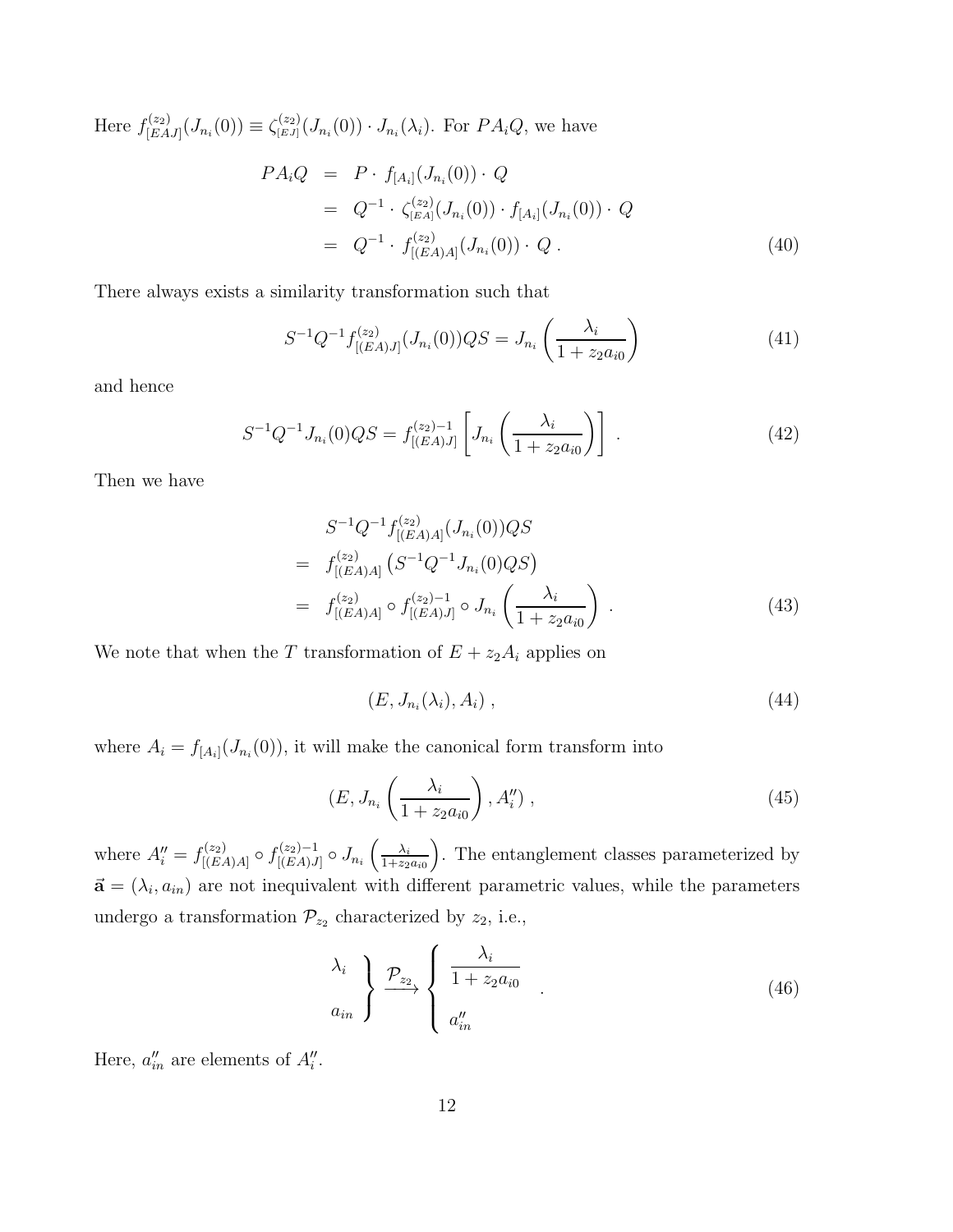#### <span id="page-12-0"></span>**3.3** The third superposition  $T_{\text{[14]}}^{(z_3)}$  $[JA]$

In this case

$$
J_{n_i} + z_3 A_i = g_{[JA]}^{(z_3)}(J_{n_i}(0)).
$$
\n(47)

From the above equation it can be inferred that there should exist a similarity transformation

$$
S^{-1}g_{[JA]}^{(z_3)}[J_{n_i}(0)]S = J_{n_i}(\lambda + z_3 a_{i0}).
$$
\n(48)

Then

$$
S^{-1}J_{n_i}(0)S = g_{[JA]}^{(z_3)-1}[J_{n_i}(\lambda + z_3 a_{i0})]
$$
\n(49)

and

$$
S^{-1}A_iS = S^{-1} \cdot f_{[A_i]}(J_{n_i}(0)) \cdot S
$$
  
=  $f_{[A_i]} \circ g_{[JA]}^{(z_3)-1} \circ J_{n_i}(\lambda + z_3 a_{i0})$ . (50)

We note that when the T transformation of  $J_{n_i} + z_3 A_i$  applies on

$$
(E, J_{n_i}(\lambda_i), A_i) \tag{51}
$$

where  $A_i = f_{A_i}(J_{n_i}(0))$ , it will make the canonical form transform into

$$
(E, J_{n_i}(\lambda_i + z_3 a_{i0}), A'''_i), \qquad (52)
$$

where  $A''_i = f_{[A_i]} \circ g_{[JA]}^{(z_3)-1} \circ J_{n_i} (\lambda + z_3 a_{i0}).$  The entanglement classes parameterized by  $\vec{\mathbf{a}} =$  $(\lambda_i, a_{in})$  are not completely inequivalent with different parametric values, while parameters undergo a transformation  $\mathcal{P}_{z_3}$  characterized by  $z_3$ , i.e.,

$$
\begin{aligned}\n\lambda_i \\
a_{in}\n\end{aligned}\n\bigg\} \xrightarrow{\mathcal{P}_{z_3}} \n\begin{cases}\n\lambda_i + z_3 a_{i0} \\
a_{in}^{\prime\prime\prime}\n\end{cases}.\n\tag{53}
$$

Here,  $a_{in}'''$  are elements of  $A_i'''$ .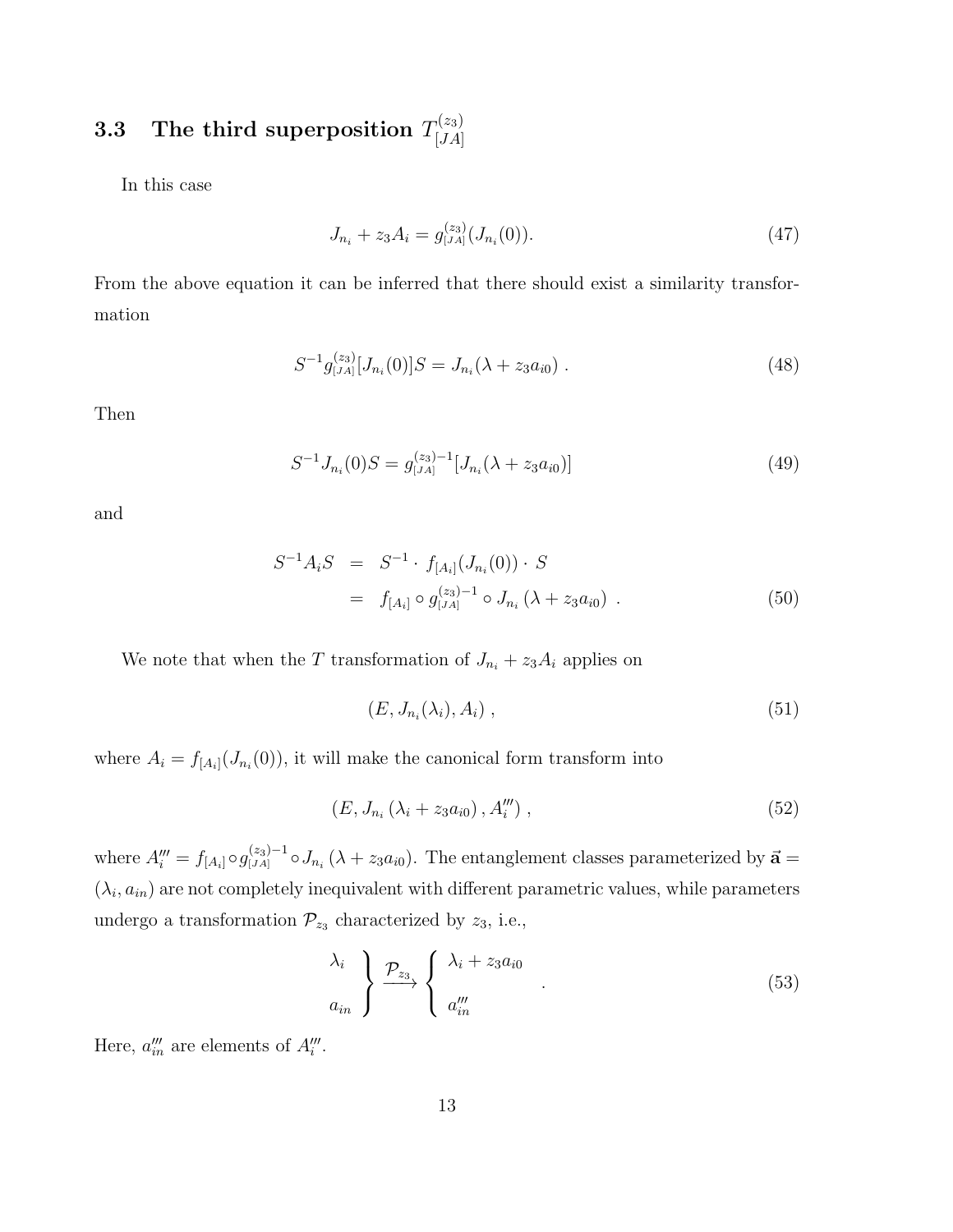### 3.4 Results

As far we know that different A are inequivalent up to the following transformations

$$
A'_{i} = f_{[(EJ)A]}^{(z_{1})} \circ f_{[(EJ)J]}^{(z_{1})-1} \circ J_{n_{i}}\left(\frac{\lambda_{i}}{1+z_{1}\lambda_{i}}\right), \qquad (54)
$$

$$
A'_{i} = f_{[(EA)A]}^{(z_{2})} \circ f_{[(EA)J]}^{(z_{2})-1} \circ J_{n_{i}}\left(\frac{\lambda_{i}}{1+z_{2}a_{i0}}\right) , \qquad (55)
$$

$$
A'_{i} = f_{[A_{i}]} \circ g_{[JA]}^{(z_{3})-1} \circ J_{n_{i}} \left(\lambda + z_{3} a_{i0}\right) . \tag{56}
$$

or their combinations in proper orders.

$$
\begin{pmatrix} E \\ J' \\ A' \end{pmatrix} = \mathcal{P} \begin{pmatrix} E \\ J \\ A \end{pmatrix} , \qquad (57)
$$

where  $\mathcal{P} = \prod_z \mathcal{P}_z$ ,  $A = \bigoplus A_i$ .

Notice that the above-explained classification scheme should be applicable to the  $2 \times$  $N \times N$  case, a special case of the general  $L \times N \times N$  system. By then there will be only the superposition  $T_{[E,I]}^{(z_1)}$  $(E, J)$  is just the entanglement class up to the symmetry [\[3\]](#page-20-2)

$$
\lambda_i \xrightarrow{\mathcal{P}_{z_1}} \frac{\lambda_i}{1 + z_1 \lambda_i}, \tag{58}
$$

which is a special case of Eq.[\(35\)](#page-10-0).

### 3.5 Examples

In the following we employ the new method to characterize the entanglement classes of  $2 \times N \times N$  and  $3 \times N \times N$  state under SLOCC. First, we show how the present method works by comparing it with the previous result [\[4\]](#page-20-3) for a  $2 \times N \times N$  system (Appendix A in [\[4\]](#page-20-3)); then we use the present method to construct the canonical form for the specific  $3 \times N \times N$  system discussed above.

### 3.5.1  $2 \times N \times N$  case

The quantum state of  $2 \times N \times N$  can be represented by a matrix pair  $\Psi = (\Gamma_1, \Gamma_2)$ . The invertible operations (SLOCC operations) act on the three partite in the following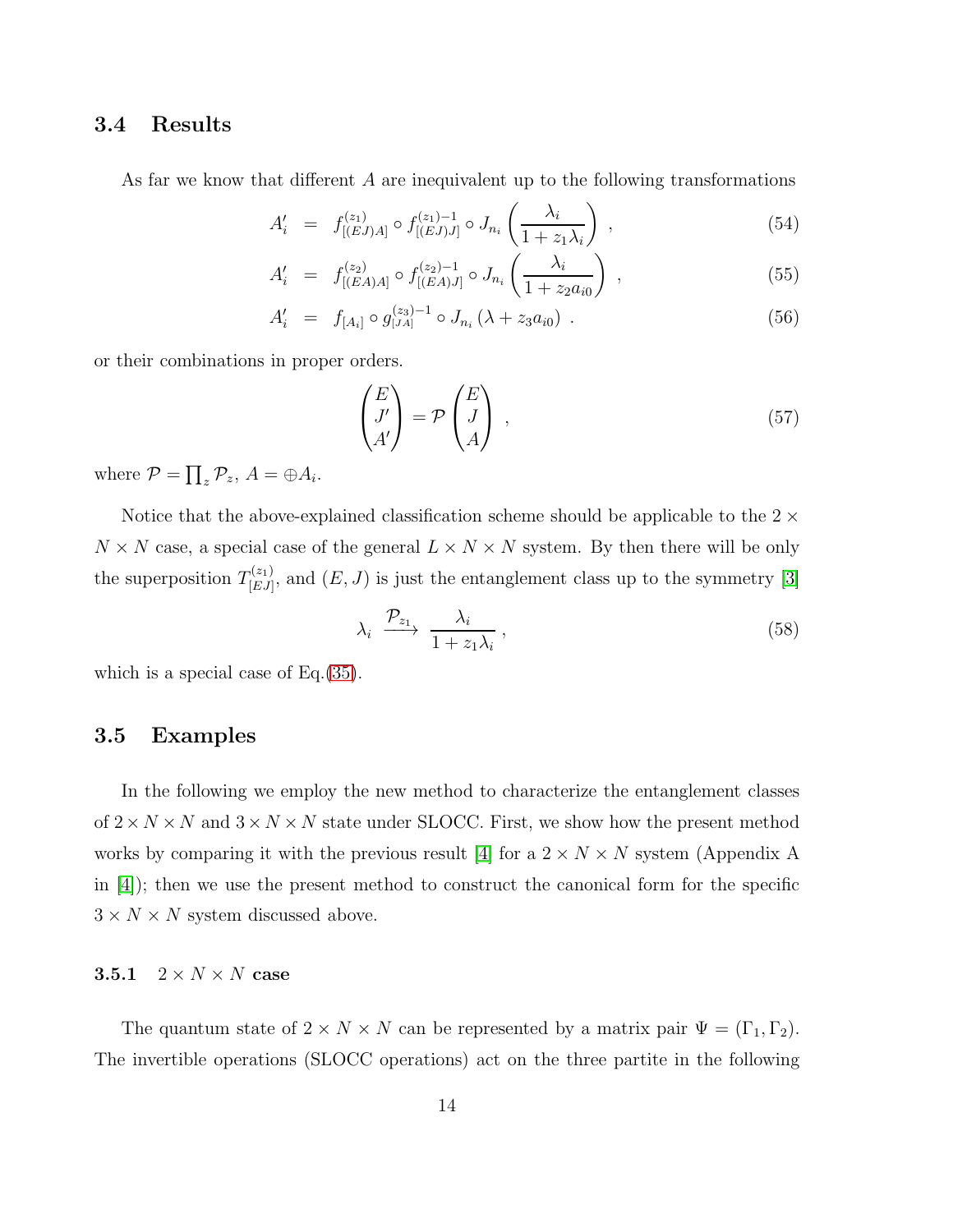forms:

$$
\Psi' = T \otimes P \otimes Q \Psi = T \begin{pmatrix} P\Gamma_1 Q \\ P\Gamma_2 Q \end{pmatrix} , \qquad (59)
$$

where  $T$  is a  $2 \times 2$  matrix. Suppose one typical canonical form of an entanglement class is

$$
\Psi = (E, J) = \left( \begin{pmatrix} \cdot & & & \\ & 1 & 0 & 0 & \\ & 0 & 1 & 0 & \\ & 0 & 0 & 1 & \\ & & & & \cdot \end{pmatrix}, \begin{pmatrix} \cdot & & & \\ & \lambda_i & 1 & 0 & \\ & 0 & \lambda_i & 1 & \\ & & 0 & 0 & \lambda_i & \\ & & & & \cdot \end{pmatrix} \right). \tag{60}
$$

Because of the requirement  $r(E) > r(J)$ , the admissible T matrix that keeps the rank inequality should be in the form of an upper triangular  $\begin{pmatrix} t_{11} & t_{12} \\ 0 & t_{22} \end{pmatrix}$  [\[3\]](#page-20-2). For the sake of convenience we take the pair  $(\Gamma_1, \Gamma_2)$  to represent the two  $3 \times 3$  submatrices hereafter. After the T transformation

$$
\Gamma_1' = \begin{pmatrix} t_{11} + t_{12}\lambda_i & t_{12} & 0\\ 0 & t_{11} + t_{12}\lambda_i & t_{12} \\ 0 & 0 & t_{11} + t_{12}\lambda_i \end{pmatrix}, \ \Gamma_2' = \begin{pmatrix} t_{22}\lambda_i & t_{22} & 0\\ 0 & t_{22}\lambda_i & t_{22} \\ 0 & 0 & t_{22}\lambda_i \end{pmatrix}, \qquad (61)
$$

the canonical form corresponding to it is now (i.e.,  $P = Q^{-1} \Gamma_1'^{-1}$ )

<span id="page-14-0"></span>Ψ ′ = (PΓ ′ <sup>1</sup>Q, PΓ ′ 2Q) = (E, J′ ) = . . . 1 0 0 0 1 0 0 0 1 . . . , . . . t22λ<sup>i</sup> t11+t12λ<sup>i</sup> 1 0 0 t22λ<sup>i</sup> t11+t12λ<sup>i</sup> 1 0 0 <sup>t</sup>22λ<sup>i</sup> t11+t12λ<sup>i</sup> . . . . (62)

One can regard this as a symmetry among parameters  $\lambda_i \sim \lambda'_i = \frac{t_{22}\lambda_i}{t_{11}+t_{12}}$  $\frac{t_{22}\lambda_i}{t_{11}+t_{12}\lambda_i}$  induced by the transformation  $T$  in canonical forms. In the Appendix A of [\[4\]](#page-20-3), this symmetry is expressed as

<span id="page-14-1"></span>
$$
(E, J) \xrightarrow{T, P, Q} (E, J'), \qquad (63)
$$

where the parameters in  $(E, J')$  are  $\lambda'_i = \frac{t_{22}\lambda_i}{t_{11} + t_{12}}$  $\frac{t_{22}\lambda_i}{t_{11}+t_{12}\lambda_i}$  and thus the canonical forms with different values of the parameter actually belong to the same SLOCC class, that is,  $\lambda_i \sim \lambda'_i$ i .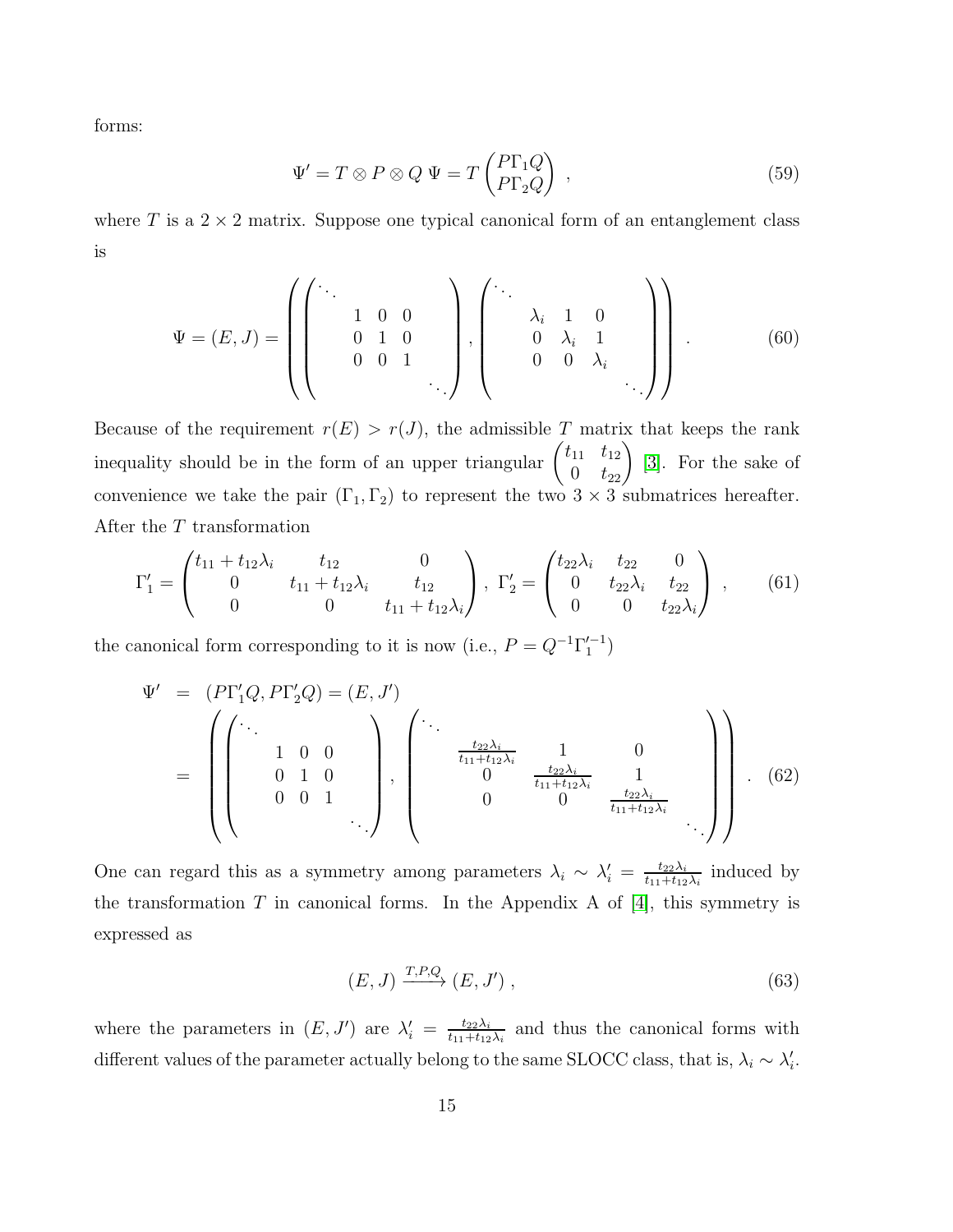By employing the method developed in this work, the quantum state can be manipulated as follows:

<span id="page-15-1"></span>
$$
\Psi = (\Gamma_1, \Gamma_2) = (1, \lambda_i + x) , \qquad (64)
$$

where x represents  $J_{n_i}(0)$ . The transformation T makes

$$
(\Gamma'_1, \Gamma'_2) = (t_{11} + t_{12}\lambda_i + t_{12}x , t_{22}\lambda_i + t_{22}x) .
$$
 (65)

The canonical form now can be obtained just by dividing the polynomial  $t_{11} + t_{12}\lambda_i + t_{12}x$ [the same role as  $\Gamma'^{-1}_1$  before Eq.[\(62\)](#page-14-0)]:

<span id="page-15-0"></span>
$$
(P\Gamma'_1 Q, P\Gamma'_2 Q) = \left(1 \ , \ \frac{t_{22}\lambda_i + t_{22}x}{t_{11} + t_{12}\lambda_i + t_{12}x}\right) \ . \tag{66}
$$

Here  $P\Gamma_2'Q$  can be expanded as

$$
\frac{t_{22}\lambda_i + t_{22}x}{t_{11} + t_{12}\lambda_i + t_{12}x} = \frac{t_{22}\lambda_i}{t_{11} + t_{12}\lambda_i} + \frac{t_{11}t_{22}}{(t_{11} + t_{12}\lambda_i)^2}x - \frac{t_{11}t_{12}t_{22}}{(t_{11} + t_{12}\lambda_i)^3}x^2.
$$
(67)

Note that here  $J_{n_i}(0)^3 = 0$ . The the Jordan form of the second matrix in Eq.[\(66\)](#page-15-0) is  $t_{22}\lambda_i$  $\frac{t_{22}\lambda_i}{t_{11}+t_{12}\lambda_i}+J_{n_i}(0)$ , and the canonical form is then

$$
\Psi' = (1 \, , \, \lambda'_i + x) = \left(1 \, , \, \frac{t_{22}\lambda_i}{t_{11} + t_{12}\lambda_i} + x\right) \, . \tag{68}
$$

Compared to Eq.[\(64\)](#page-15-1) we see that different parameters  $\lambda_i$  and  $\lambda'_i = \frac{t_{22}\lambda_i}{t_{11} + t_{12}}$  $\frac{t_{22}\lambda_i}{t_{11}+t_{12}\lambda_i}$  belong to the same entanglement class induced by the transformation  $T$ , which is in agreement with the result of Eq. $(63)$ .

### 3.5.2  $3 \times N \times N$  case

We consider the case of  $\psi = (A_1, A_2, A_3)$  where  $r(A_1) = N$ . Here, the  $\psi$  can always be transformed into  $\psi' = (E, A'_2, A'_3)$  by invertible operators P, Q. The actual problem discussed in Sec. [3](#page-7-0) is to construct the canonical form of  $(E, A'_2, A'_3)$  under  $T, P, Q$ , where  $[A'_2, A'_3] = 0$ . With our method, this can be decomposed into two tasks: (1) the simultaneous similarity transformation of matrix pairs  $(A'_2, A'_3)$  (canonical form) and  $(2)$ application of superpositions induced by T among  $(E, A'_2, A'_3)$  (symmetry between the canonical form).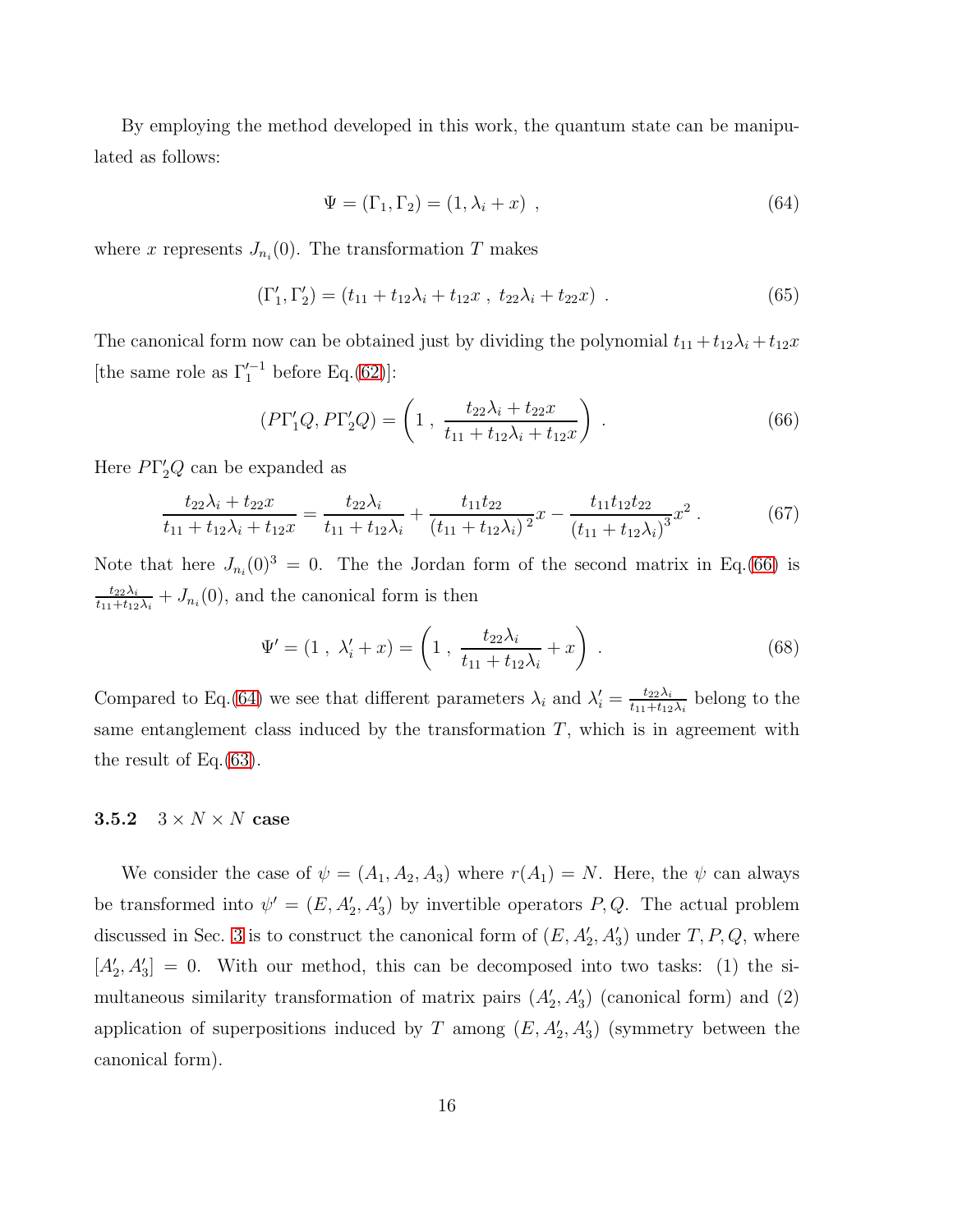In the triple-matrix form  $(E, A_2, A_3)$ , its canonical form under  $P, Q$  is  $(E, J, A)$ . The effective T transforms  $(E, J, A)$  into  $(E + z_1J + z_2A, J + z_3A, A)$  whose canonical form is  $(E, J', A')$ . That is, T induces a symmetry (equivalent relation) between different canonical forms  $(E, J, A)$  and  $(E, J', A')$ . Our task is to find the relation between parameters in  $J'$ ,  $A'$  and  $J$ ,  $A$ . The initial canonical form can be represented by a polynomial form, i.e.,

$$
\psi = (E, J, A)
$$
\n
$$
= \begin{pmatrix}\n\cdot & & & \\
& 1 & 0 & 0 & \\
& & 0 & 1 & 0 \\
& & & 0 & 0 & 1 \\
& & & & \ddots\n\end{pmatrix}, \begin{pmatrix}\n\cdot & & & & \\
& \lambda_i & 1 & 0 & \\
& 0 & \lambda_i & 1 & \\
& & 0 & 0 & \lambda_i \\
& & & 0 & 0 & \lambda_i\n\end{pmatrix}, \begin{pmatrix}\n\cdot & & & & \\
& a_{i0} & a_{i1} & a_{i2} & \\
& 0 & a_{i0} & a_{i1} & \\
& & 0 & 0 & a_{i0} \\
& & & 0 & 0 & a_{i0}\n\end{pmatrix}
$$
\n
$$
= (1, \lambda_i + x, a_{i0} + a_{i1}x + a_{i2}x^2), \qquad (69)
$$

where x represents  $J_{n_i}(0)$ .

In the following we show that the transformation  $T_{[E,I]}^{(z_1)}$  $\left[$ <sup> $\left[ EJ\right]$ </sup> in Sec. [3.1](#page-8-3) may transform the above quantum state into the following form:

$$
(1 + z1\lambdai + z1x , \lambdai + x , ai0 + ai1x + ai2x2) . \t(70)
$$

We transform the first matrix into a unit matrix by dividing the polynomial  $1+z_1\lambda_i + z_1x$ and obtain the polynomial functions  $f_{[<sub>LE</sub>]}^{(z_1)}$  $f^{(z_1)}_{[(EJ)J]}(x)$  and  $f^{(z_1)}_{[(EJ)]}$  $\prod_{[(EJ)A]}^{(z_1)}(x)$ . That is,

$$
\begin{aligned}\n&\left(1, \frac{\lambda_i + x}{1 + z_1 \lambda_i + z_1 x}, \frac{a_{i0} + a_{i1} x + a_{i2} x^2}{1 + z_1 \lambda_i + z_1 x}\right) \\
&= \left(1, \frac{\lambda_i}{1 + z_1 \lambda_i} + \frac{x}{(1 + z_1 \lambda_i)^2} - \frac{z_1 x^2}{(1 + z_1 \lambda_i)^3}, \frac{a_{i0}}{1 + z_1 \lambda_i} + \frac{(a_{i1} - a_{i0} z_1 + a_{i1} z_1 \lambda_i)x}{(1 + z_1 \lambda_i)^2} + \frac{a_{i2} (1 + z_1 \lambda_i)^2 - z_1 (a_{i1} - a_{i0} z_1 + a_{i1} z_1 \lambda_i)}{(1 + z_1 \lambda_i)^3} x^2\right) \\
&= \left(1, f_{[(EJ)J]}^{(z_1)}(x), f_{[(EJ)A]}^{(z_1)}(x)\right),\n\end{aligned} \tag{71}
$$

where only up to  $x^2$  is needed due to  $J_{n_i}^3(0) = 0$ . And, then we transform the second matrix into Jordan form, which means the similarity transformation

$$
M f_{[(EJ)J]}^{(z_1)}(x) M^{-1} = J_{n_i}(\frac{\lambda_i}{1 + z_1 \lambda_i}) \tag{72}
$$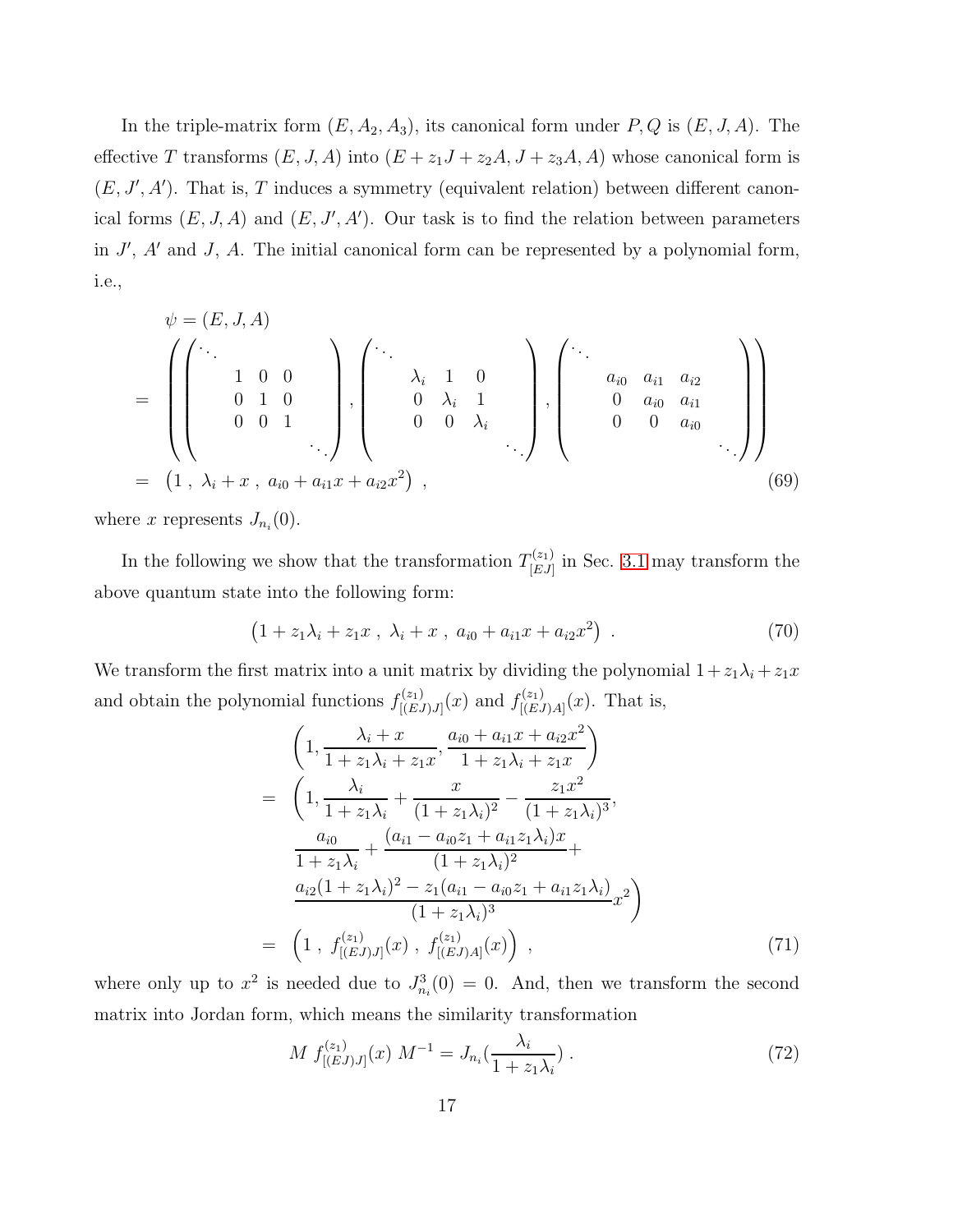In polynomial form it reads

<span id="page-17-0"></span>
$$
\frac{\lambda_i}{1 + z_1 \lambda_i} + \frac{y}{(1 + z_1 \lambda_i)^2} - \frac{z_1 y^2}{(1 + z_1 \lambda_i)^3} = J_{n_i}(\frac{\lambda_i}{1 + z_1 \lambda_i}) = \frac{\lambda_i}{1 + z_1 \lambda_i} + x \,, \tag{73}
$$

with  $y = MxM^{-1}$ , where  $x = 0$  implies  $y = 0$ . Hence, the quantum state is now in the form

$$
\left(1, J_{n_i}\left(\frac{\lambda_i}{1+z_1\lambda_i}\right), f_{[(EJ)A]}^{(z_1)}(y)\right) \tag{74}
$$

correspondingly. One can solve y from Eq.[\(73\)](#page-17-0) by expressing  $y = \sum_{i=1}^{\infty} b_i x^i$ , like

$$
f_{[(EJ)J]}^{(z_1)-1}(J_{n_i}(\frac{\lambda_i}{1+z_1\lambda_i})) = y = (1+z_1\lambda_i)^2 x + z_1 (1+z_1\lambda_i)^3 x^2 + \cdots
$$
 (75)

Take y into  $f_{[(E)]}^{(z_1)}$  $\mathcal{L}^{(z_1)}_{[(EJ)A]}(y)$  and keep those terms up to  $x^2$ , for the third matrix  $A'_i$  we have

$$
A'_{i} = a'_{i0} + a'_{i1}x + a'_{i2}x^{2}
$$
  
= 
$$
\frac{a_{i0}}{1 + z_{1}\lambda_{i}} + (a_{i1} - a_{i0}z_{1} + a_{i1}z_{1}\lambda_{i})x + a_{i2}(1 + z_{1}\lambda_{i})^{3}x^{2}
$$
. (76)

Finally, by comparing coefficients of different powers of  $x$ , we have

$$
(\lambda_i, a_{i0}, a_{i1}, a_{i2}) \sim (\lambda'_i, a'_{i0}, a'_{i1}, a'_{i2})
$$
  
= 
$$
\left(\frac{\lambda_i}{1 + z_1 \lambda_i}, \frac{a_{i0}}{1 + z_1 \lambda_i}, (a_{i1} - a_{i0}z_1 + a_{i1}z_1 \lambda_i), a_{i2} (1 + z_1 \lambda_i)^3\right).
$$
 (77)

Similarly, we can get the result for  $T^{(z_2)}_{E A}$  $^{\mathsf{L}^{(z_2)}}_{[EA]},$  i.e.,

<span id="page-17-2"></span>
$$
(\lambda_i, a_{i0}, a_{i1}, a_{i2}) \sim (\lambda'_i, a'_{i0}, a'_{i1}, a'_{i2})
$$
  
=  $\left(\frac{\lambda_i}{1 + z_2 a_{i0}}, \frac{a_{i0}}{1 + z_2 a_{i0}}, \frac{a_{i1}}{1 + a_{i0} z_2 - a_{i1} z_2 \lambda_i}, \frac{a_{i2} (1 + a_{i0} z_2)^3}{(1 + z_2 (a_{i0} - a_{i1} \lambda_i))^3}\right), (78)$ 

and  $T^{(z_3)}_{\text{LIA}}$  $[JA]$ 

<span id="page-17-1"></span>
$$
(\lambda_i, a_{i0}, a_{i1}, a_{i2}) \sim (\lambda'_i, a'_{i0}, a'_{i1}, a'_{i2})
$$
  
= 
$$
(\lambda_i + z_3 a_{i0}, a_{i0}, \frac{a_{i1}}{1 + a_{i1} z_3}, \frac{a_{i2}}{(1 + z_3 a_{i1})^3})
$$
 (79)

More specifically, take Eq.[\(79\)](#page-17-1) as an example. If a quantum state in the canonical form has one block with parameters  $(\lambda_i, a_{i0}, a_{i1}, a_{i2}) = (1, 0, 2, 3)$ , then it is SLOCC equivalent to the canonical form which has the corresponding block of  $(\lambda_i')$  $a'_{i}$ ,  $a'_{i0}$ ,  $a'_{i1}$ ,  $a'_{i2}$ ) =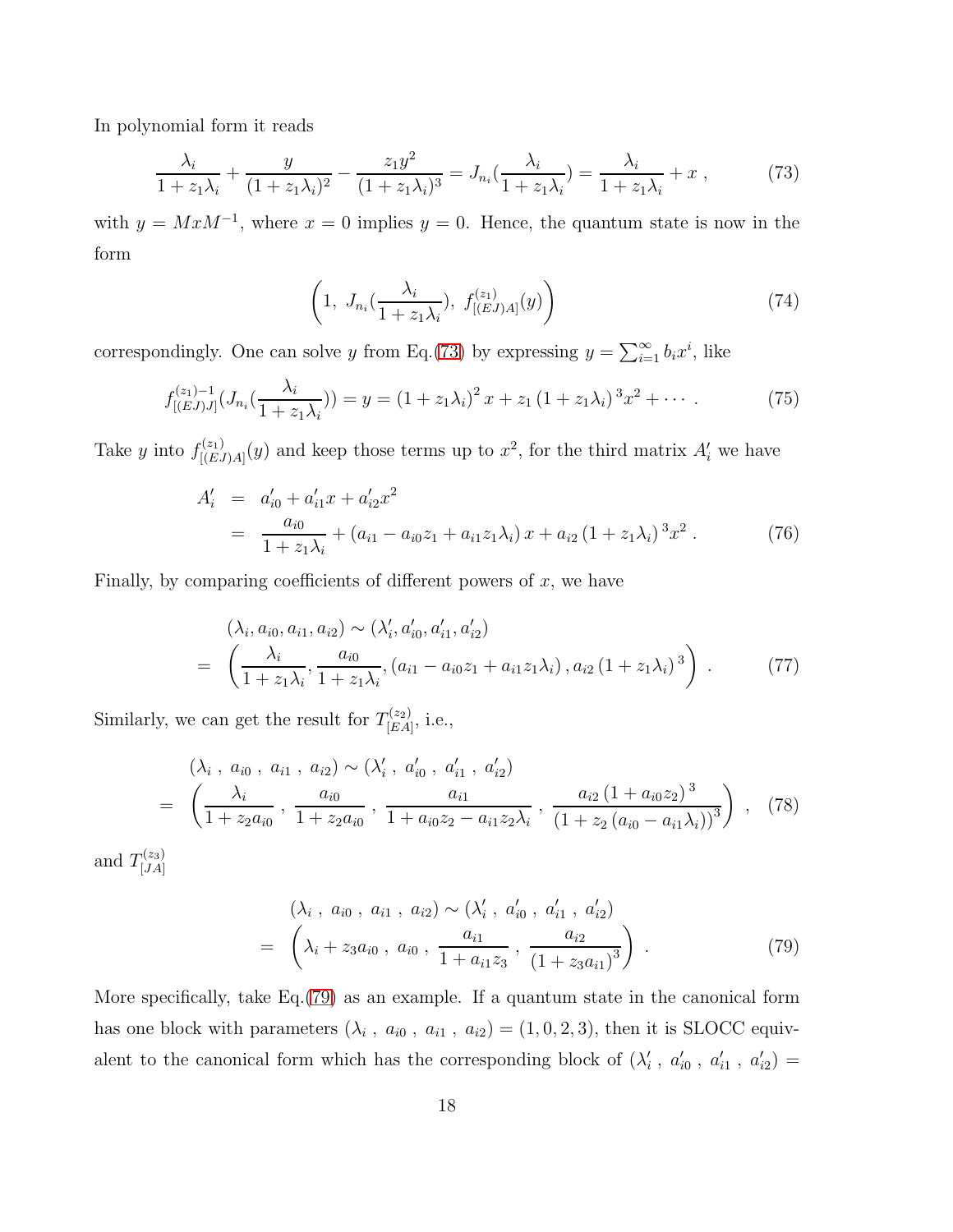$(1,0,\frac{1}{1+2\cdot z_3},\frac{3}{(1+2\cdot z_3)^3})$ . In order to complete the classification, in some special cases, i.e., when rescaling the whole matrix of  $J$  or  $A$  as discussed before Eq.[\(22\)](#page-7-1), zero appears in denominators in the fractions of Eqs.[\(78\)](#page-17-2) and [\(79\)](#page-17-1), and the states have to be treated separately. In all these cases, the method of similarity transformation plus the polynomial form of symmetries shall be applied iteratively.

## 4 Conclusion

In this work, we propose a general classification scheme for entangled quantum system  $L \times N \times N$ . In this scenario, based on the commutativity of the ILOs T, P, Q, the classification procedure is decomposed into two steps: the simultaneous similarity transformation of a commuting matrix pair into a canonical form and application of the internal symmetry of parameters in the canonical form. This is innovative to the general entanglement classifications, because by this scheme we can always extract symmetry properties from the general equivalent relation and then leave a relative simple canonical form for the entanglement class. In most cases the major challenge comes from the detailed forms of the representation of symmetries. For demonstration, a concrete example of entanglement classification for a type of  $3 \times N \times N$  system is presented, of which the symmetry properties are expressed in forms of polynomial functions.

#### Acknowledgments

This work was supported in part by the National Natural Science Foundation of China(NSFC) and by the CAS Key Projects KJCX2-yw-N29 and H92A0200S2. We thank Bin Liu for initial collaboration on this work.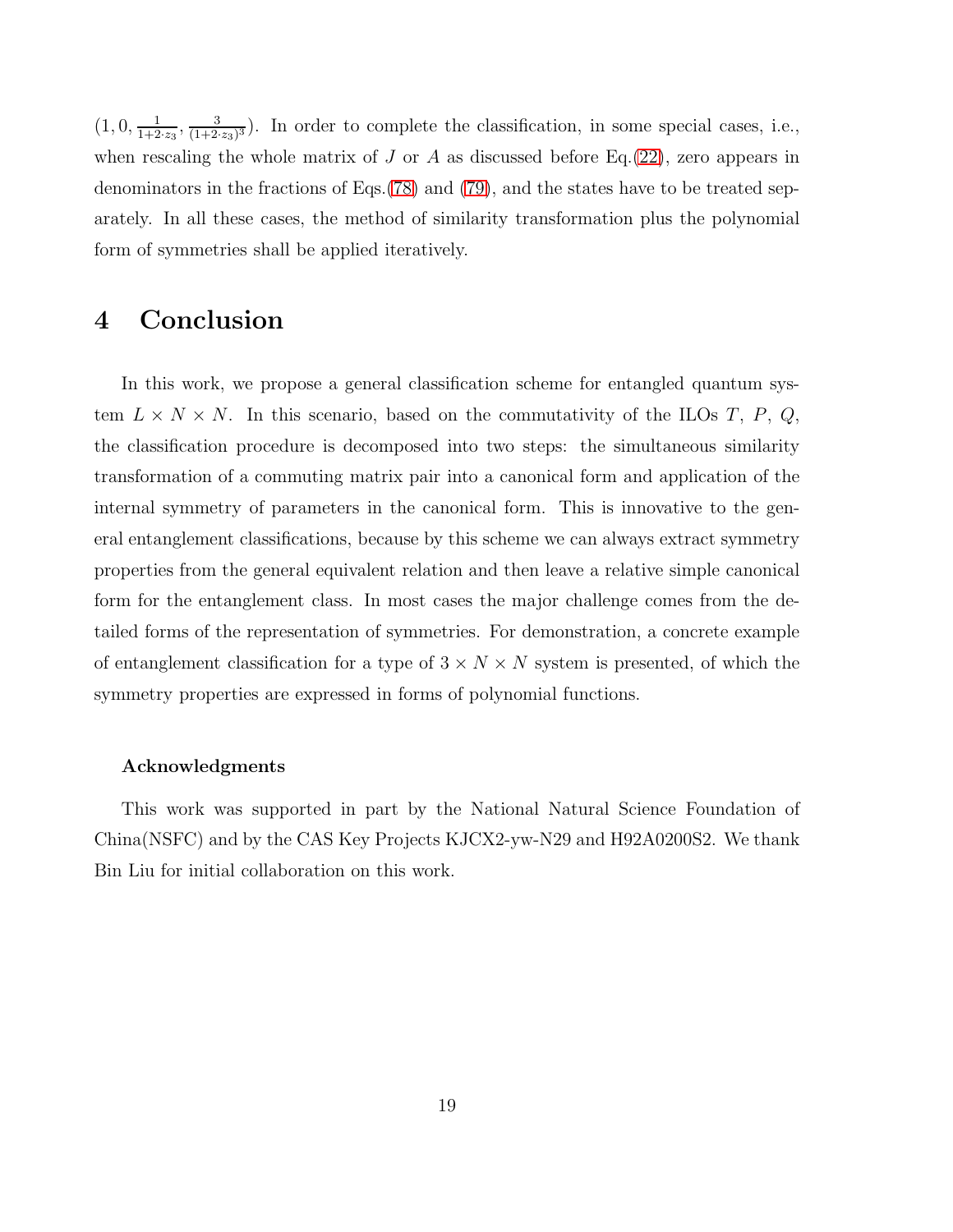## <span id="page-19-0"></span>Appendix

## A The structure of matrix A

**I**. If the Jordan form  $J = \bigoplus J_{n_i}(\lambda_i)$  is nonderogatory, that is, every  $\lambda_i$  has geometric multiplicity 1, then matrices commuting with it can be expressed as  $A = \bigoplus_i A_i$ , where  $A_i$ is in the form of Eq.[\(11\)](#page-4-1) (see, for example, theorem  $S2.2$  in [\[10\]](#page-20-9)).

II. If some of the Jordan blocks of J have the same eigenvalue,

$$
J = \cdots \oplus \underbrace{J_{n_1}(\lambda_1) \oplus J_{n_2}(\lambda_2) \oplus \cdots \oplus J_{n_l}(\lambda_l)}_{\lambda_1 = \lambda_2 = \cdots = \lambda_l} \oplus \cdots , \qquad (80)
$$

where  $n_i \geq n_j$  for  $i > j$ . (We can always gather the Jordan blocks with same  $\lambda_i$  together.) The matrix commuting with this block can be expressed as

$$
A' = \begin{pmatrix} A_{11} & A_{12} & \cdots & A_{1l} \\ A_{21} & A_{22} & \cdots & A_{2l} \\ \vdots & \vdots & \ddots & \vdots \\ A_{l1} & A_{l2} & \cdots & A_{ll} \end{pmatrix},
$$

where  $A_{ij}$  is an  $n_i \times n_j$  upper triangular Toeplitz matrix. As the main subject of our work is the study of parametric symmetries, we refer to Eqs. (S2.13−S2.15) in [\[10\]](#page-20-9) for the detailed definition of  $A_{ij}$ . Here we give an example of  $n_1 = 3, n_2 = 2$ :

<span id="page-19-2"></span>
$$
\begin{pmatrix}\nA_{11} & A_{12} \\
A_{21} & A_{22}\n\end{pmatrix} = \begin{pmatrix}\na_{110} & a_{111} & a_{112} & a_{120} & a_{121} \\
0 & a_{110} & a_{111} & 0 & a_{120} \\
0 & 0 & a_{110} & 0 & 0 \\
0 & a_{210} & a_{211} & a_{220} & a_{221} \\
0 & 0 & a_{210} & 0 & a_{220}\n\end{pmatrix} .
$$
\n(81)

This can be represented phenomenologically by the following matrix of polynomials:

<span id="page-19-1"></span>
$$
\begin{pmatrix} f_{[A_{11}]}(x) & f_{[A_{12}]}(x) \\ f_{[A_{21}]}(x) & f_{[A_{22}]}(x) \end{pmatrix} = \begin{pmatrix} a_{110} + a_{111}x + a_{112}x^2 & a_{120} + a_{121}x \\ a_{210}x + a_{211}x^2 & a_{220} + a_{221}x \end{pmatrix} , \qquad (82)
$$

where  $x = J_{n_1}(0)$  given that  $n_1 \ge n_2$ , and the last  $n_1 - n_2$  rows and columns of Eq.[\(82\)](#page-19-1) should be omitted to give the form of  $Eq.(81)$  $Eq.(81)$ . In the discussion of the parametric symmetry of the canonical form in Secs. [3.2](#page-10-1) and [3.3,](#page-12-0) the supposition and inverse functions applied in Eq.[\(82\)](#page-19-1) can be proceeded directly with the only difference being the emergence of the nondiagonal elements, i.e.,  $f_{A_{12}}$  and  $f_{A_{21}}$  in Eq.[\(82\)](#page-19-1).